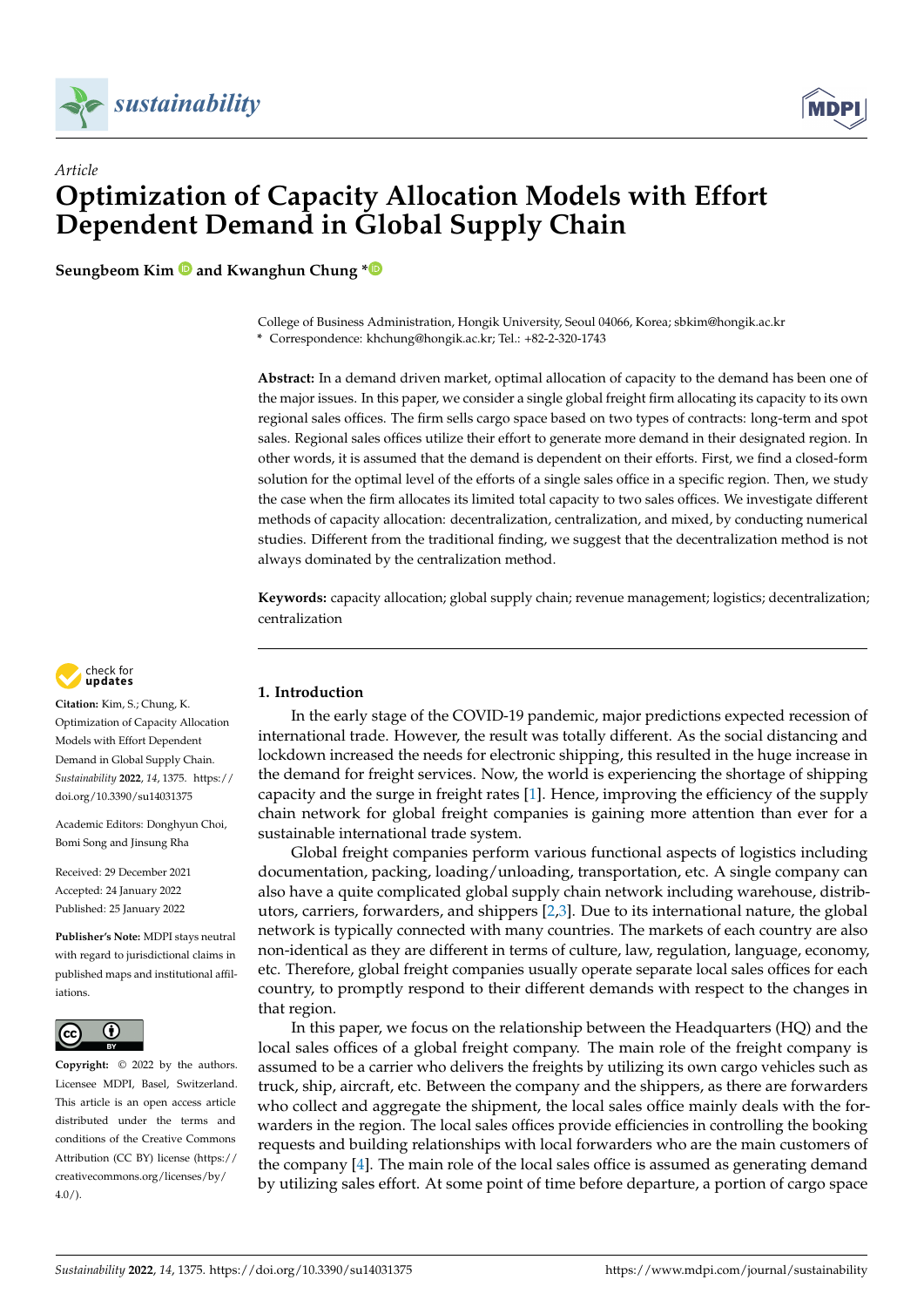from location to location is sold in advance via a long-term contract and the rest is sold by spot sales. Before the local sales offices decide the level of their efforts, they are informed of the size of the allocated cargo space they can sell.

The local sales offices act as decentralized agents because it is hard for the HQ to exactly control and monitor their decisions on effort levels for long-term and spot sales. The only way for the HQ to control the behaviour of the local sales offices is to change the allocation of the cargo space that they can utilize. After the allocation is determined by the HQ, the local sales offices try to maximize their own profit by making an optimal decision on effort levels. As the total revenue generated by the local sales offices decides the performance of the entire firm, controlling the local sales offices is a critical issue for the company.

Allocation is one of the widely used mechanisms to improve the efficiency of a supply chain when the demand from the buyers exceeds the limited capacity of the supplier [\[5\]](#page-17-4). For many firms, it is quite difficult to increase the capacity without spending significant amount of cost and time in industries such as steel, semi-conductor, airline, etc. Therefore, various types of allocation methods are utilized by those firms [\[6–](#page-17-5)[8\]](#page-17-6). It is also difficult for the global freight companies to expand the capacity of carriers in a short time, and it is almost impossible for them to control the local sales agents who want to maximize their local profits, due to regional and time constraints. In this situation, the capacity allocation method should be one of the ways for the company to manipulate the behaviour of the local agents.

In this paper, we investigate three different allocation methods: decentralization, centralization, and mixed. In the decentralization method, the HQ of the company allocates the total space of the carriers to the local sales offices before departure, and then the assigned amount of capacity is ensured. Hence, even if one local sales office ends up not fully utilizing the resource of a cargo vehicle, the remaining capacity is not to be assigned to any other local offices if possible. Based on the size of the allocated space, the sales office decides its optimal effort level to maximize its own profit while the HQ aims to maximize the profit on the firm level. Therefore, this method could be less profitable than the centralized control by the company assuming it has full information. In the centralization method, while the HQ does not allocate to each local sales office, the space is fully controlled by the HQ. The local sales office has to compete for the total capacity and the more expensive freight wins priority. Mixed method is a combination of the decentralization and centralization method. Before allocating independent space to each sales office, the HQ retains some space as a buffer for common use. In other words, there can be a portion of the total space capacity that is not assigned to any local sales office. After filling up their assigned space, the freights from each region begin to fill the retained common capacity. In this stage, the HQ has full control over this retained capacity, similar to the centralization method, and the acceptance/rejection of shipment orders is purely based on profitability. This condition thereby draws our fundamental questions:

- In one local region, what is the optimal allocation of cargo space between long-term contract and spot sales?
- How should the uncertainty in demand and price be balanced when allocating capacity?
- If the local regions are heterogeneous in terms of uncertainty in demand and price, what is the optimal allocation to the sales agents?
- Is decentralized management of the sales agent always dominated by centralized management?
- If we employ the mixed method combining centralized and decentralized management, what is the optimal ratio?

In this paper, the global freight company's problem is to allocate its capacity efficiently, where the capacity means the space of the cargo vehicle. Capacity allocation has been studied by researchers in a wide range of fields including supply chain, revenue management, economics, etc. To scrutinize the nature of the problem, many studies in supply chain management simplify the problem as having one supplier and two buyers. Cachon and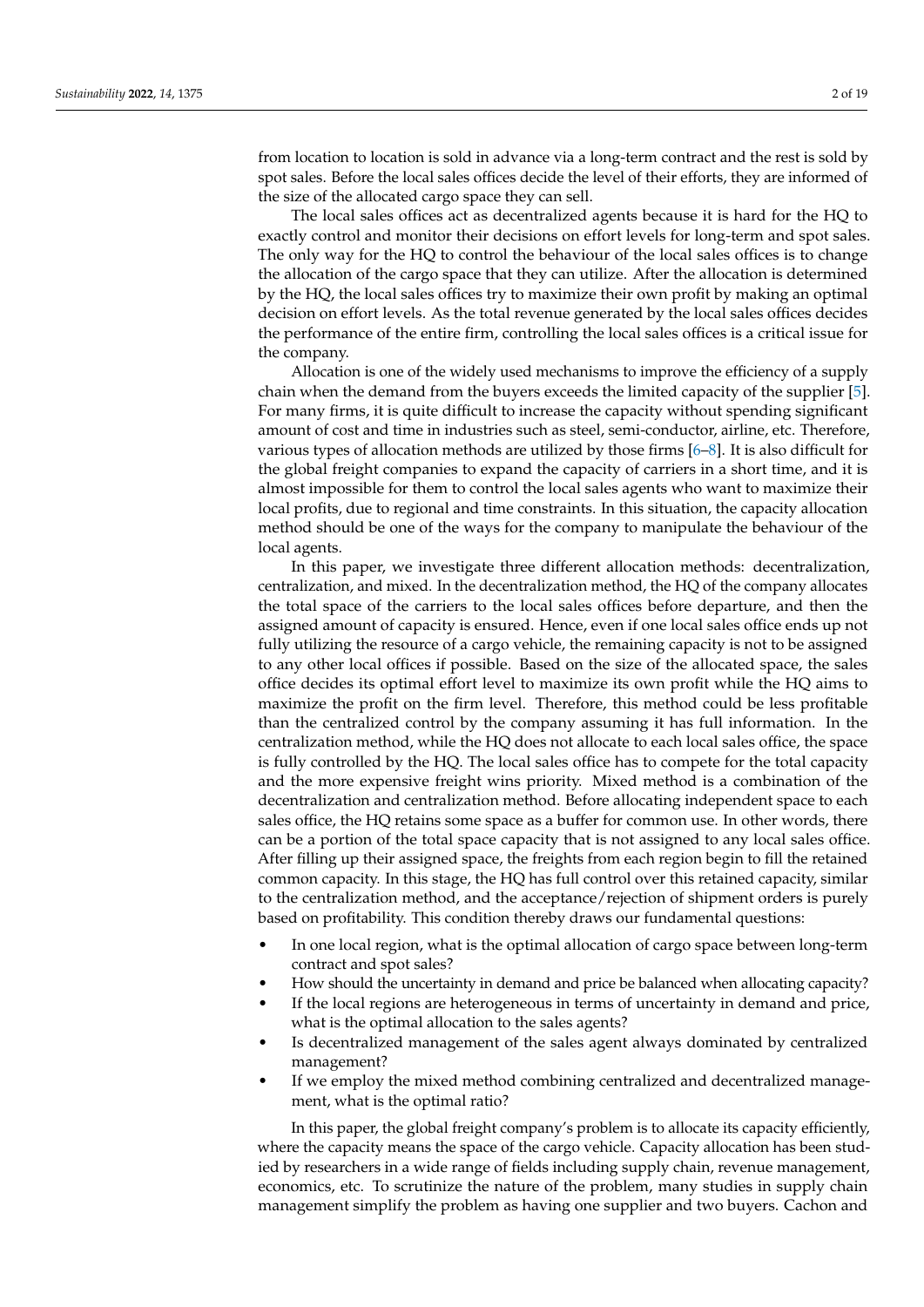Lariviere [\[5\]](#page-17-4) studied three capacity allocation methods: linear, proportional, and uniform, and found conditions where Nash Equilibrium can be formed. Chen et al. [\[9\]](#page-17-7) studied two allocation mechanisms: proportional and lexicographic. In the model of one supplier and two retailers, lexicographic allocation can generate more profit for the supply chain. Cho and Tang [\[10\]](#page-17-8) compared the uniform and competitive allocation with symmetric retailers. When there is a competition, uniform allocation fails to eliminate the gaming effect and the exact condition for optimization was provided. In this paper, we also adapt the setting of one supplier and two retailers. In the revenue management literature, the capacity allocation problem was studied, where capacity means cargo space. Kasilingam [\[11\]](#page-17-9) proposed a simple bucket allocation problem. By modelling inter-program, total contribution was found based on route and flights. In the literature of revenue management, different types of demand are studied: long-term and short-term. Becker and Dill [\[12\]](#page-17-10) studied a capacity segmentation problem where the segmentation consists of allocated and non-allocated capacity. In this model, the demand from long-term contracts is allocated in advance and then spot sales is assigned later to the non-allocated capacity. Chew et al. [\[13\]](#page-18-0) studied the allocation of spot sales based on the given amount of long-term contracted space. Their problem concerns the forwarders' decision making and balances the late delivery cost and opportunity cost. Amaruchkul and Lorchirachoonkul [\[14\]](#page-18-1) investigated the allocation problem of a single air-cargo carrier to multiple forwarders. They suggested heuristic solutions for the allocation and the increased benefit can be more than 3 percent.

We also compare the performance of different types of allocation methods: decentralization, centralization, and mixed. Centralization vs. decentralization has been a traditional issue in economics. The principal agent problem is a well-known structure to study the decentralized system. This problem has been studied extensively, which is well summarized by Bolton and Dewatripont [\[15\]](#page-18-2). It is well known in the inventory theory that centralization can provide more profit to the supply chain [\[16\]](#page-18-3). However, there are studies that suggest certain conditions where centralization does not fully dominate decentralization. Channel performance can be lowered in a centralized system when the level of market search is high [\[16\]](#page-18-3). When the markets are different, a higher degree of decentralization can increase the profit of the supply chain [\[17\]](#page-18-4). In the case of a two-echelon supply chain, when the retailer and its competitor face uncertain demand, there could be a contractual arrangement where decentralization performs as well as centralization [\[18\]](#page-18-5).

In this paper, our focus is on the inside of the firm. The principal and agent are in the same company. Although each agent maximizes its profit function, the HQ tries to improve the revenue of the entire company. Chang and Harrington [\[17\]](#page-18-4) studied the internal supply chain of a retail firm consisting of store managers, and searched for better practices. Ellinger et al. [\[19\]](#page-18-6) studied interdepartmental coordination. In particular, they focus on the integration of the marketing and logistic department of a firm. In spite of its importance, traditional literature on the supply chain of the global freight companies mainly focus on the external supply chain and have less attention on the importance of the internal supply chain. Therefore, this paper is one of the first to study the internal supply chain of an international freight firm.

The rest of the paper is organized as follows: Section [2](#page-2-0) describes the problem and the assumptions. Section [3](#page-4-0) analytically investigates the problem of the single agent and suggests a closed-form solution. Section [4](#page-9-0) proposes the model of three allocation methods to two agents: decentralization, centralization, and mixed. Section [5](#page-13-0) provides the results of numerical study. Conclusions are discussed in Section [6.](#page-16-0)

#### <span id="page-2-0"></span>**2. Problem Description**

We consider a simple network of a global freight company who operates two sales offices in different regions as shown in Figure [1.](#page-3-0) The freights from the two different regions are firstly delivered to HQ where the freights are gathered into one cargo vehicle. Then, the cargo vehicle departs from HQ to the destination. In this paper, as we focus on the delivery between HQ and the destination, the delivery between the two regions to HQ is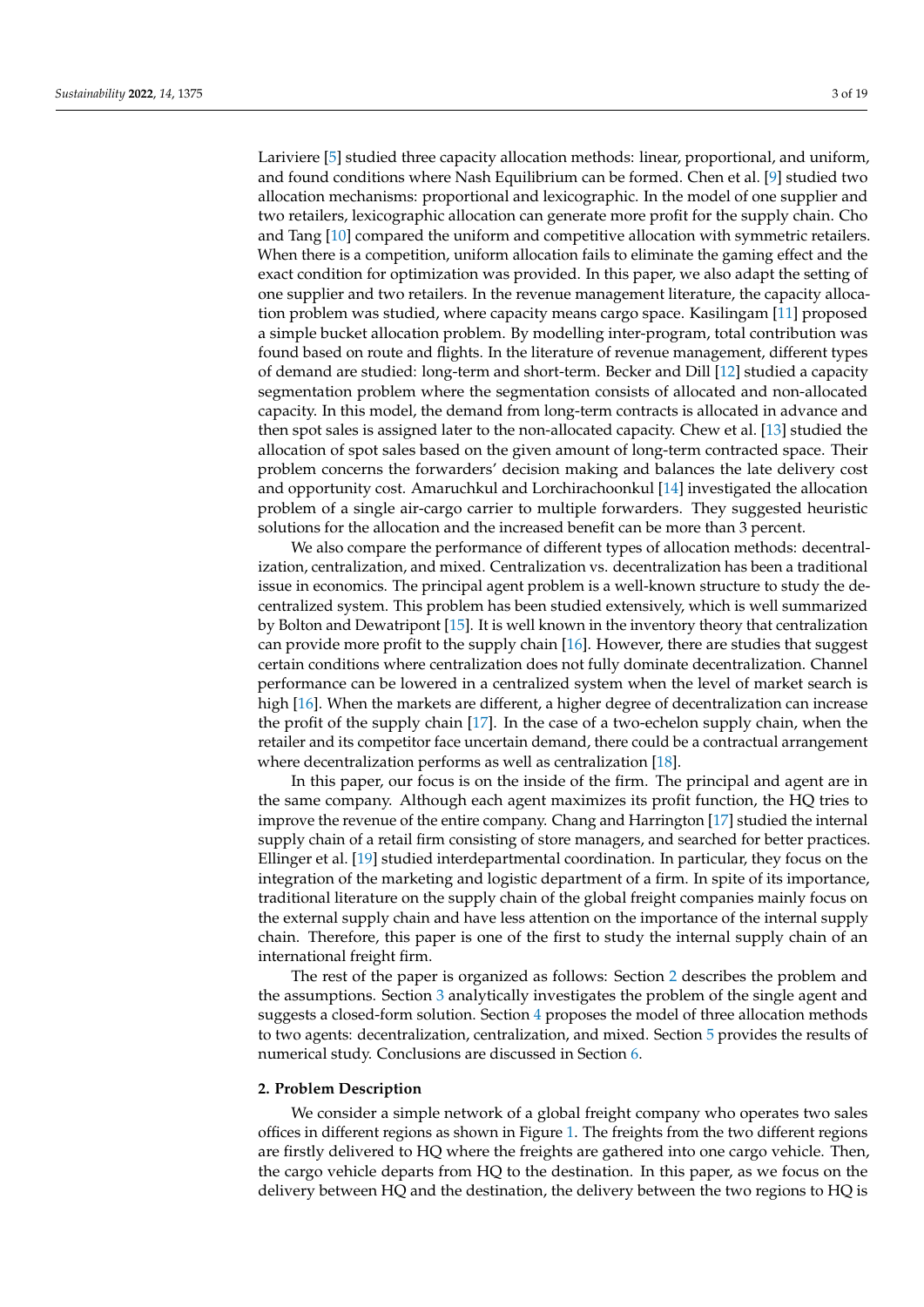<span id="page-3-0"></span>

not considered. We also assume that the operation costs of the two sales offices are the same and fixed.

**Figure 1.** Global Supply Chain Network.

Our problem has the same structure as a principal-agent problem, and it consists of three decision makers: the HQ and the local sales office 1 and 2. The decision makers are fully rational and risk neutral expected utility maximizer. As the local sales offices also belong to the company, HQ can be considered as the principal in the problem. The local sales office 1 and 2 are the agents who aim to maximize their own payoff. The setting of two agents and a single principal is adapted by many studies in the field of supply chain coordination [\[16](#page-18-3)[,20](#page-18-7)[,21\]](#page-18-8). This structure enables us to scrutinize the decisions made by different types of agents in terms of costs of efforts and prices of freights.

As the freights from each region are transferred by a single carrier to the final destination, there can be competition for the space capacity of the carrier if the sum of the amount of freights from both of the local offices exceeds the total space. To guarantee a certain amount of space for each office, the HQ allocates capacity to each local office in many ways. In other words, the firm utilizes different kinds of capacity allocation methods. Capacity allocation is also one of the main issues for supply chain coordination [\[11,](#page-17-9)[12](#page-17-10)[,22\]](#page-18-9). However, as far as we know, this is the first study investigating the allocation method for local offices that belong to the same company.

We consider two types of demands: long-term and spot demands [\[14](#page-18-1)[,23,](#page-18-10)[24\]](#page-18-11) as shown in Table [1.](#page-3-1) Long-term demands mainly come from a contract with forwarders [\[4\]](#page-17-3). Forwarders pay a fixed amount for the capacity; therefore, the price is generally lower but the firm has to insure the capacity. The firm also sells capacity on an ad-hoc basis, which is called spot demand. Spot demand offers a higher price but there is a large level of uncertainty in the amount of the demand. In reality, forwarders bid for long-term demands a month before the departure while spot demand comes a few weeks or days before it [\[4\]](#page-17-3). Nevertheless, the decisions on regional allocation of the company take place even earlier than the long-term bidding, and this requires the company to make a prediction on both long-term demand and spot demand. Therefore, we do not take into consideration the different phases of arrival for each type of demand. Instead, we incorporate the difference of each type of demand by using different levels of uncertainty, at the point of time when the firm decides its regional allocation.

<span id="page-3-1"></span>**Table 1.** Description of the long-term and spot demand.

| <b>Type</b>        | <b>Long-Term Demand</b> | <b>Spot Demand</b> |  |  |
|--------------------|-------------------------|--------------------|--|--|
| Price              | Lower                   | Higher             |  |  |
| Demand Uncertainty | No                      | Yes                |  |  |
| Priority           | First                   | Second             |  |  |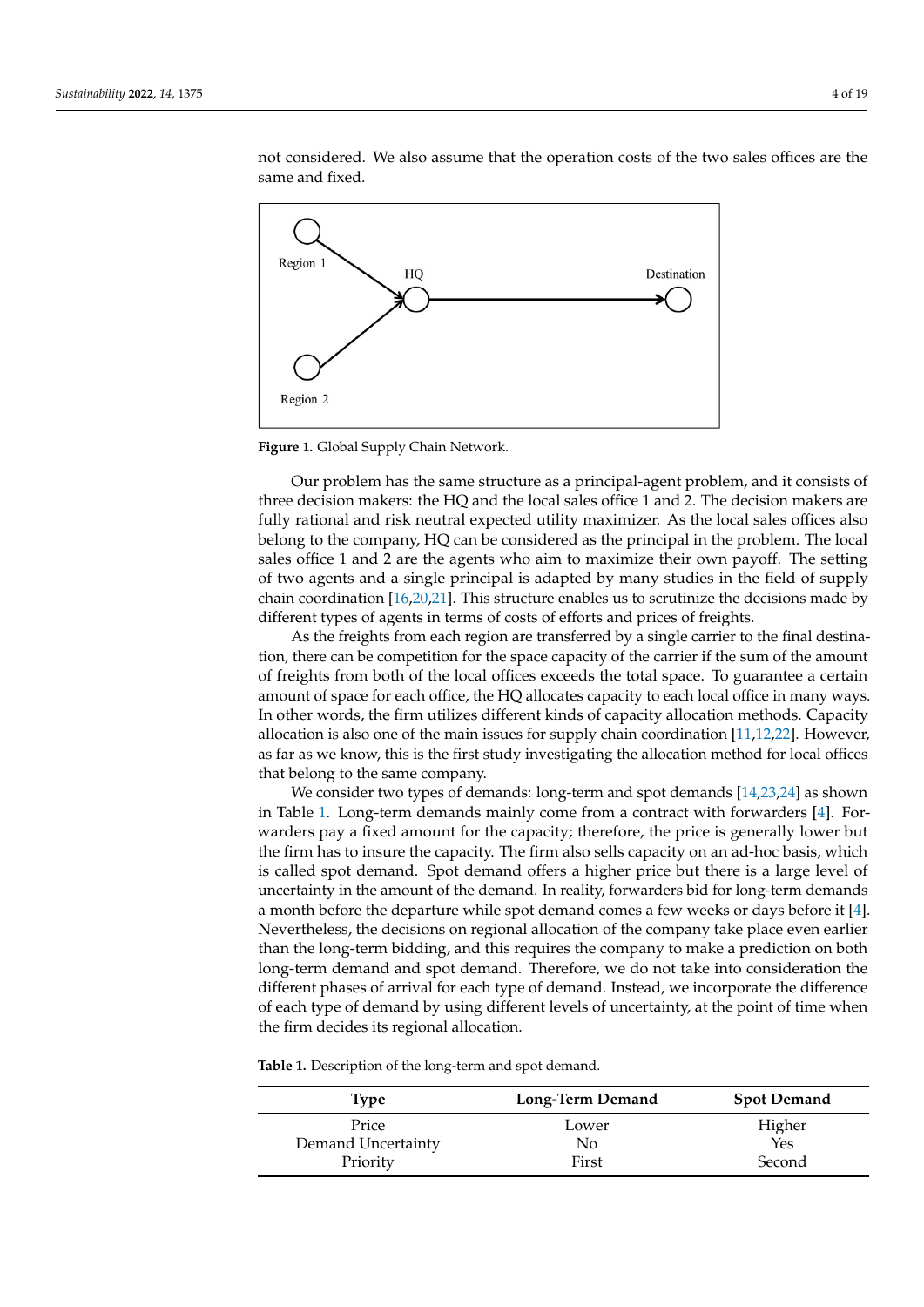We assume that the prices of each long-term sales and spot sales are single and exogenous, and each region is fully separated so the demands are independent. We denote  $P_{L_i}$  and  $P_{S_i}$  the unit prices of long-term sales and spot sales at region  $i = 1, 2$  respectively. Without loss of generality, we assume that the price of spot sales for local office 1 is higher than local office 2, i.e.,  $P_{S_1} > P_{S_2}$ . To cancel out the case where the firm only accepts long-term demand, we only consider the situation where the summation of the maximum long-term demands from local office 1 and 2 is always less than the total capacity.

As mentioned earlier, each local office exerts effort to utilize demands. We assume that the local offices can put different types of efforts to each long-term and spot demand. Once the allocation is made, each local office decides its own effort levels,  $e_{L_i}$  and  $e_{S_i}$ , to utilize long-term and spot demand, respectively. The effort level for spot demand, *eS<sup>i</sup>* , determines the probability density function of the random spot demand,  $X_{S_i}(e_{S_i}) \sim F_{S_i}(x_{S_i}|e_{S_i})$ . In addition, the probability density function,  $F_{S_i}(x_{S_i}|e_{S_i})$ , is a stochastically non-decreasing function of the effort level,  $e_{S_i}$  [\[25\]](#page-18-12). The long-term demand,  $X_{L_i}(e_{L_i})$ , is a deterministic and increasing function of the effort level,  $e_{L_i}$ . We assume that the cost  $C_i(e_{L_i}, e_{S_i})$  is a quadratic function of the effort levels,  $(e_{L_i}, e_{S_i})$ .

Typically, three different types of capacity allocation methods can be used by the firm: decentralization, centralization, and mixed. The decentralization method is to allocate the total capacity, *K*, to local offices. After the allocation, the freight from each region can only fill its own allocated capacity. We denote the allocation to each office *i* as *k<sup>i</sup>* . Then, after allocation, there is no competition for the space. Next, centralization is the opposite of decentralization because it actually does not allocate any space to the local offices. All the local offices compete with each other over the entire space. When there is competition over the space, the HQ accepts demand based on the priority rule. First, the long-term demand has priority over the spot demand. Second, if the type of demand is the same, the one with the higher price has more priority. The mixed method is a combination of decentralization and centralization. The firm firstly allocates some space to each office. Then, the firm retains the part that is not allocated to any office, as common space. We denote this retained common space as *k*0. Throughout the paper, we use the notations that are summarized in Table [2.](#page-4-1)

| <b>Notations</b>          | Description                                                             |
|---------------------------|-------------------------------------------------------------------------|
| Input Data                |                                                                         |
| К                         | Total capacity of the air cargo carrier                                 |
| $P_{L_i}$                 | Unit price of long-term demand at office i                              |
| $P_{S_i}$                 | Unit price of spot demand at office i                                   |
| $C_{L_i}$                 | Unit cost of the effort level for long-term demand at office $i$        |
| $C_{S_i}$                 | Unit cost of the effort level for spot demand at office i               |
| $X_{L_i}(e_{L_i})$        | Long-term demand for the given effort level $e_{L_i}$                   |
| $X_{S_i}(e_{S_i})$        | Spot demand for the given effort level $e_{S_i}$                        |
| $C_i(e_{L_i}, e_{S_i})$   | Cost function for effort levels $(e_{L_i}, e_{S_i})$ at office <i>i</i> |
| <b>Decision Variables</b> |                                                                         |
| $k_i$                     | Amount of capacity allocated to office <i>i</i>                         |
| $e_{L_i}$                 | Effort level for long-term demand at office i                           |
| $e_{S_i}$                 | Effort level for spot demand at office i                                |

<span id="page-4-1"></span>**Table 2.** Summary of Notations and Decision Variables.

#### <span id="page-4-0"></span>**3. Optimal Effort Levels in a Single Office**

In this section, we consider the optimal decision on effort levels for both the long-term and spot sales in a single office. We first develop a mathematical model to determine optimal effort levels for a single office. As we are considering the problem of a specific office *i* , we use notations without the subscript *i* as shown in Table [2.](#page-4-1) We also use the notation  $(x)^{+}$  to denote max $\{x, 0\}$ . We assume that the effort levels,  $(e_L, e_S)$ , are put into long-term and spot sales, respectively. As the amount for long-term demand must be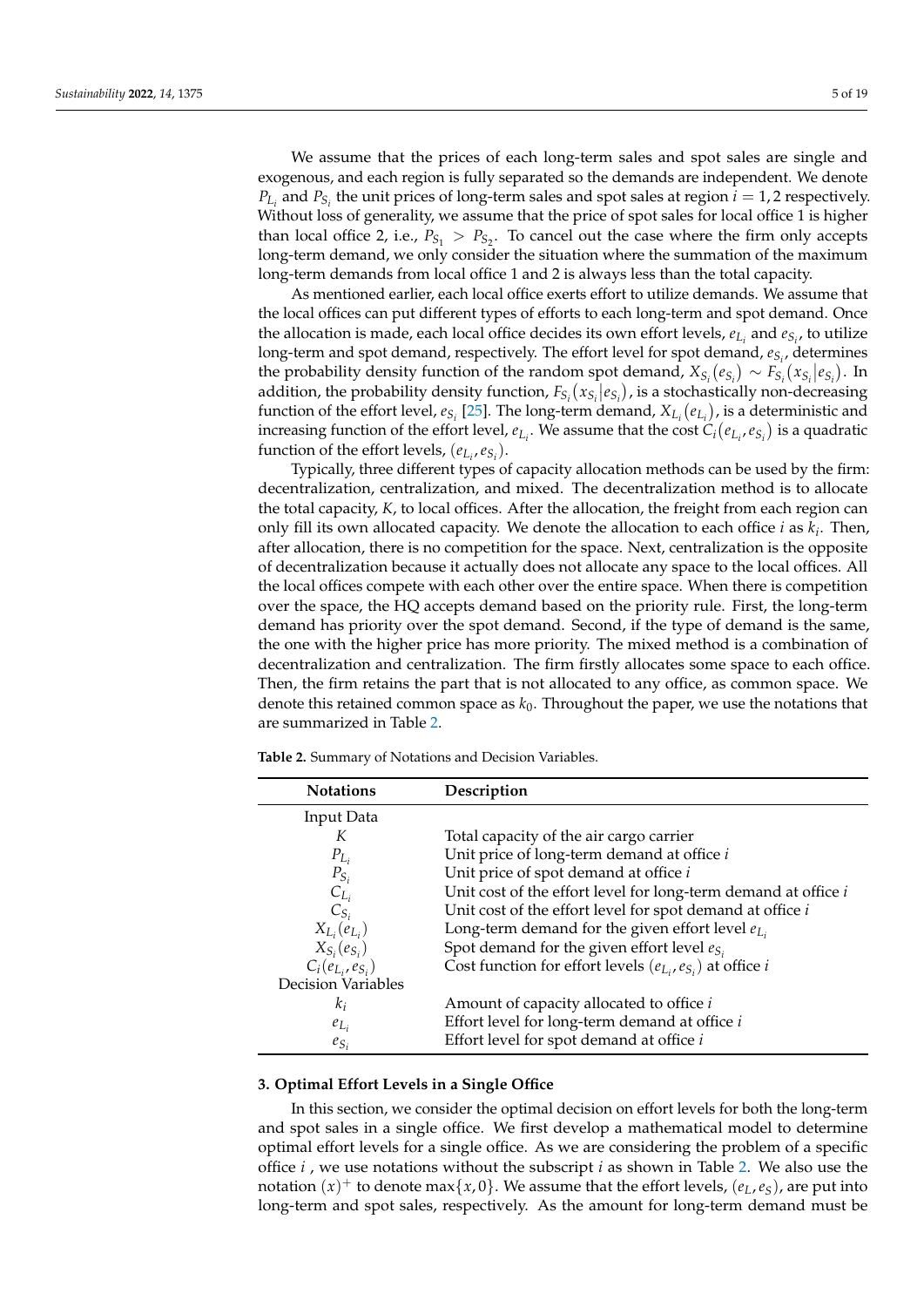allocated first, the available capacity for long-term demand is equal to  $\min\{X_L(e_L), K\}$ . On the other hand, the remaining capacity for spot sales is  $min\{X_S(e_S), (K - X_L(e_L))^+\}$ . Therefore, the total revenue for a single office is expressed as follows.

<span id="page-5-4"></span>
$$
R(K, e_L, e_S) = P_L \min\{X_L(e_L), K\} + P_S \min\{X_S(e_S), (K - X_L(e_L))^+\}.
$$
 (1)

Now, let  $C(e_L, e_S)$  be a cost function for the effort levels  $(e_L, e_S)$ . We also use the notation  $E[f(x)]$  to denote mathematical expectation. Then, the optimal effort levels are determined by solving the following optimization problem to maximize the expectation of the total profit, *P*(*K*,*eL*,*eS*), as follows. The notation *s*.*t*. denotes "subject to".

<span id="page-5-0"></span>
$$
\max_{e_L, e_S} P(K, e_L, e_S) \ns.t. \quad P(K, e_L, e_S) = E[R(K, e_L, e_S)] - C(e_L, e_S).
$$
\n(2)

Similar to the assumption in [\[26–](#page-18-13)[29\]](#page-18-14), we assume that the cost function,  $C(e_L, e_S)$ , for the effort levels, (*eL*,*eS*), is quadratic as follows.

$$
C(e_L, e_S) = C_L e_L^2 + C_S e_S^2.
$$

On the one hand, we assume that there is no uncertainty in the amount of long-term sales, similar to Chew et al. [\[13\]](#page-18-0). For the effort level  $e_L$ , the long-term demand,  $X_L(e_L)$ , is assumed to be a deterministic linear function defined by  $X_L(e_L) = e_L$ . On the other hand, the spot demand,  $X_S(e_S)$ , is assumed to be random. Similar to the work of He et al. [\[25\]](#page-18-12) and Taylor [\[30\]](#page-18-15), we also assume that the effort affects demand in an additive form, i.e.,  $X_S(e_S) = e_S + \xi$ . For the simplicity of analysis, we consider the case where  $\xi$  follows the  $u$ niform distribution, *U*[0, *β*]. As *ξ* ∼ *U*[0, *β*], we obtain that  $f(ξ) = \frac{1}{β}$ .

Under the above assumptions, the total profit, *P*(*K*,*eL*,*eS*), in problem [\(2\)](#page-5-0) for a single office is expressed as follows.

<span id="page-5-1"></span>
$$
P(K, e_L, e_S) = P_L \min\{e_L, K\} + E[P_S \min\{e_S + \xi, (K - e_L)^+\}] - (C_L e_L^2 + C_S e_S^2). \tag{3}
$$

In order to eliminate trivial cases, we assume that  $e_L < K$ . As  $\min\{e_L, K\} = e_L$  and  $(K - e_L)^+ = K - e_L$ , we can simplify the above Equation [\(3\)](#page-5-1) as follows.

$$
P(K, e_L, e_S) = P_L e_L + E[P_S \min\{e_S + \xi, (K - e_L)\}] - (C_L e_L^2 + C_S e_S^2). \tag{4}
$$

As the decision on long-term sales is always prior to the one on spot sales, the following optimization problem should be solved for a given  $e<sub>L</sub> = e<sub>L</sub>$ . Let  $\Pi<sub>S</sub>(e<sub>S</sub>) = P(K, e<sub>L</sub>, e<sub>S</sub>)$  –  $(P_L \bar{e_L} - C_L \bar{e_L}^2)$ . Then,

<span id="page-5-3"></span>
$$
\max_{e_S} \qquad \Pi_S(e_S) \tag{5}
$$
\n
$$
s.t. \qquad \Pi_S(e_S) = E[P_S \min\{e_S + \xi, (K - \bar{e_L})\}] - C_S e_S^2.
$$

<span id="page-5-2"></span>**Proposition 1.** *For a given*  $e_L = \bar{e_L}$ *, function*  $\Pi_S(e_S)$  *is defined in a closed form as follows.* 

$$
\Pi_S(e_S) = \begin{cases} P_S(e_S + \frac{1}{2}\beta) - C_S e_S^2 & \text{if } 0 \le e_S < (K - \bar{e_L}) - \beta, \\ P_S(K - \bar{e_L}) - \frac{P_S}{2\beta}((K - \bar{e_L}) - e_S)^2 - C_S e_S^2 & \text{if } (K - \bar{e_L}) - \beta \le e_S < (K - \bar{e_L}), \\ P_S(K - \bar{e_L}) - C_S e_S^2 & \text{if } K - \bar{e_L} \le e_S < K. \end{cases}
$$

**Proof of Proposition** [1.](#page-5-2) To simplify  $\min\{e_S + \zeta, (K - e_I)\}\)$ , we divide the interval of  $e_S$  into the following three cases.

 $(Case 1) 0 ≤ e<sub>S</sub> < (K – e<sub>L</sub>) – β.$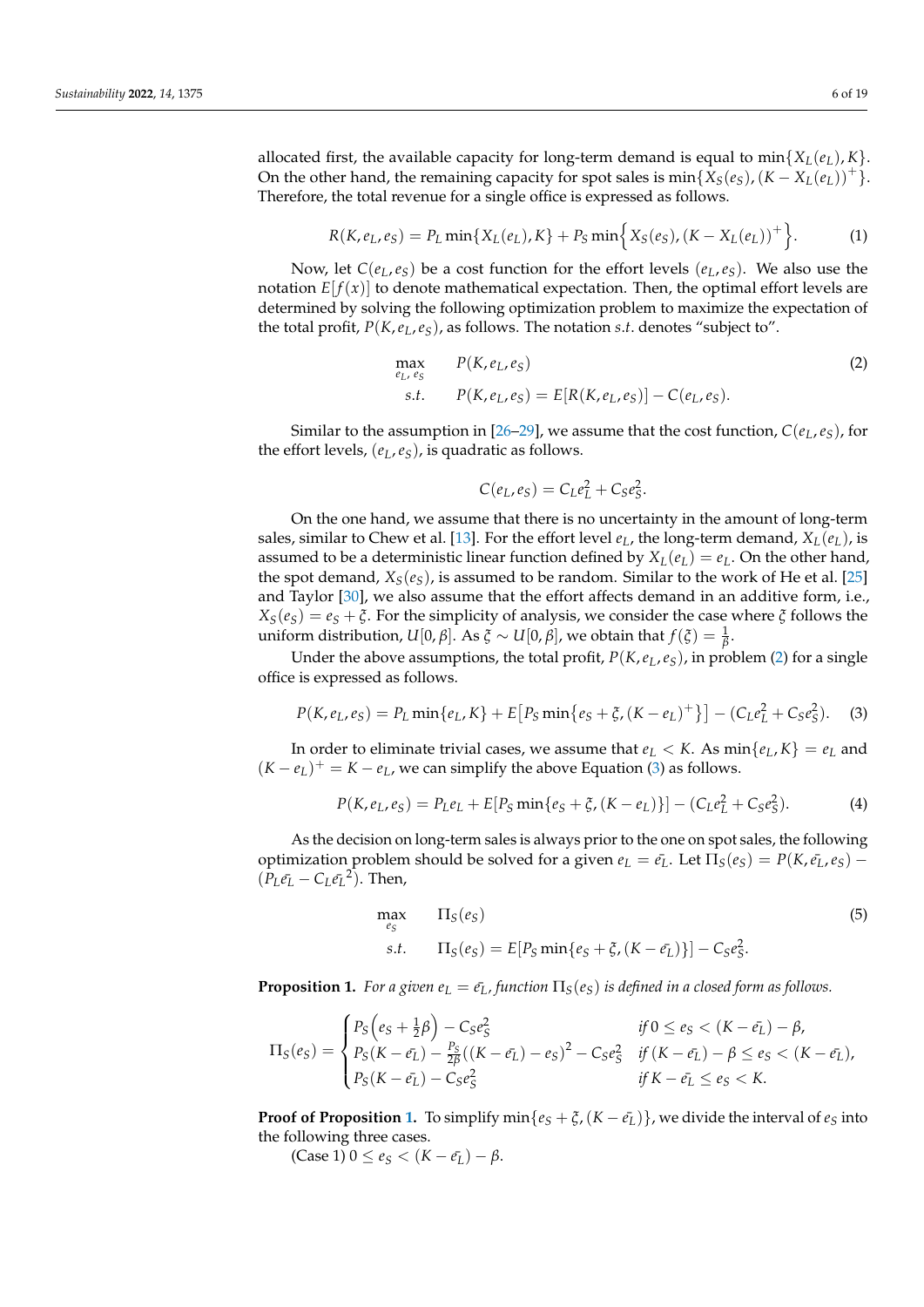As  $0 \le \xi \le \beta$ , we have  $e_S + \xi \le e_S + \beta < K - \bar{e_L}$ . Hence,  $\min\{e_S + \xi, (K - \bar{e_L})\}$  $e_S + \xi$ . Then,  $\Pi_S(e_S)$  in problem [\(5\)](#page-5-3) is obtained as follows.

$$
\Pi_S(e_S) = E[P_S(e_S + \xi)] - C_S e_S^2
$$
  
=  $P_S \int_0^{\beta} (e_S + \xi) \frac{1}{\beta} d\xi - C_S e_S^2$   
=  $P_S \left( e_S + \frac{1}{2} \beta \right) - C_S e_S^2$ .

 $(Case 2) (K - \bar{e}_L) - \beta \le e_S < (K - \bar{e}_L).$ 

If  $\xi \le (K - \bar{e_L}) - e_S$ , then  $e_S + \xi \le K - \bar{e_L}$ . Thus,  $\min\{e_S + \xi, (K - \bar{e_L})\} = e_S + \xi$ . Otherwise,  $\min\{e_S + \xi$ ,  $(K - \bar{e}_L)\} = (K - \bar{e}_L)$ . Then,  $\Pi_S(e_S)$  in problem [\(5\)](#page-5-3) is obtained as follows.

$$
\Pi_{S}(e_{S}) = E[P_{S} \min\{e_{S} + \xi, (K - \bar{e_{L}})\}] - C_{S}e_{S}^{2}
$$
\n
$$
= P_{S} \left\{ \int_{0}^{(K - \bar{e_{L}}) - e_{S}} (e_{S} + \xi) \frac{1}{\beta} d\xi + \int_{(K - \bar{e_{L}}) - e_{S}}^{\beta} (K - \bar{e_{L}}) \frac{1}{\beta} d\xi \right\} - C_{S}e_{S}^{2}
$$
\n
$$
= P_{S} \left\{ (K - \bar{e_{L}}) - \frac{1}{2\beta} ((K - \bar{e_{L}}) - e_{S})^{2} \right\} - C_{S}e_{S}^{2}
$$
\n
$$
= P_{S} (K - \bar{e_{L}}) - \frac{P_{S}}{2\beta} ((K - \bar{e_{L}}) - e_{S})^{2} - C_{S}e_{S}^{2}.
$$

(Case 3) *K* −  $e_L$  ≤  $e_S$  < *K*.

 $\{As\ 0 \leq \xi \leq \beta\}$ , it is trivial that  $K - \bar{e_L} \leq e_S \leq e_S + \xi$ . Hence,  $\min\{e_S + \xi, (K - \bar{e_L})\}$ *K* −  $\bar{e_L}$ . Then,  $\Pi_S(e_S)$  in problem [\(5\)](#page-5-3) is obtained as follows.

$$
\Pi_S(e_S) = P_S(K - \bar{e_L}) - C_S e_S^2,
$$

which completes the proof.  $\square$ 

Using the result of Proposition [1,](#page-5-2) we find an optimal solution for the effort level of spot sales,  $e^*_S$ , as stated in Theorem [1.](#page-6-0)

<span id="page-6-0"></span>**Theorem 1.** *Assume that*  $K - \beta - \frac{P_S}{2C}$  $\frac{P_S}{2C_S}>0$ . For a given  $\bar{e_L}$ , an optimal solution,  $e^*_{S'}$ , of the problem *[\(5\)](#page-5-3) is obtained as follows. (i)* If  $\bar{e}_L < K - \beta - \frac{P_S}{2C}$ 2*C<sup>S</sup>*  $\left(i.e., \frac{P_S}{2C}\right)$  $\frac{P_S}{2C_S} < (K - \bar{e_L}) - \beta$ ), then  $e_S^* = \frac{P_S}{2C_S}$  $rac{r_S}{2C_S}$ . *(ii)* If  $K - \beta - \frac{P_S}{2C}$  $\frac{P_S}{2C_S} \leq \bar{e_L} < K\Big(i.e., (K - \bar{e_L}) - \beta \leq \frac{P_S}{P_S + 2\beta C_S}(K - \bar{e_L}) < (K - \bar{e_L})\Big)$ , then  $e_S^* =$ 

$$
\frac{P_S}{P_S+2\beta C_S}(K-\bar{e_L}).
$$

**Proof of Theorem [1.](#page-6-0)** First, we give a proof for the condition (i)  $\bar{e}_L < K - \beta - \frac{P_S}{2C}$  $rac{r_S}{2C_S}$ . If we consider (case 1)  $0 \le e_S < (K - \bar{e_L}) - \beta$ , then we have

$$
\Pi_S(e_S) = P_S\left(e_S + \frac{1}{2}\beta\right) - C_S e_S^2.
$$

To find out an optimal solution,  $e^*_S$ , maximizing  $\Pi_S(e_S)$ , we take a derivative with respect to *e<sup>S</sup>* and set it equal to 0. Then, we obtain

$$
P_S-2C_S e_S=0.
$$

From the condition (i)  $\frac{P_S}{2C_S} \leq (K - \bar{e}_L) - \beta$ , an optimal solution for (case 1) is obtained as  $e_S^1 = \frac{P_S}{2C}$  $rac{r_S}{2C_S}$ .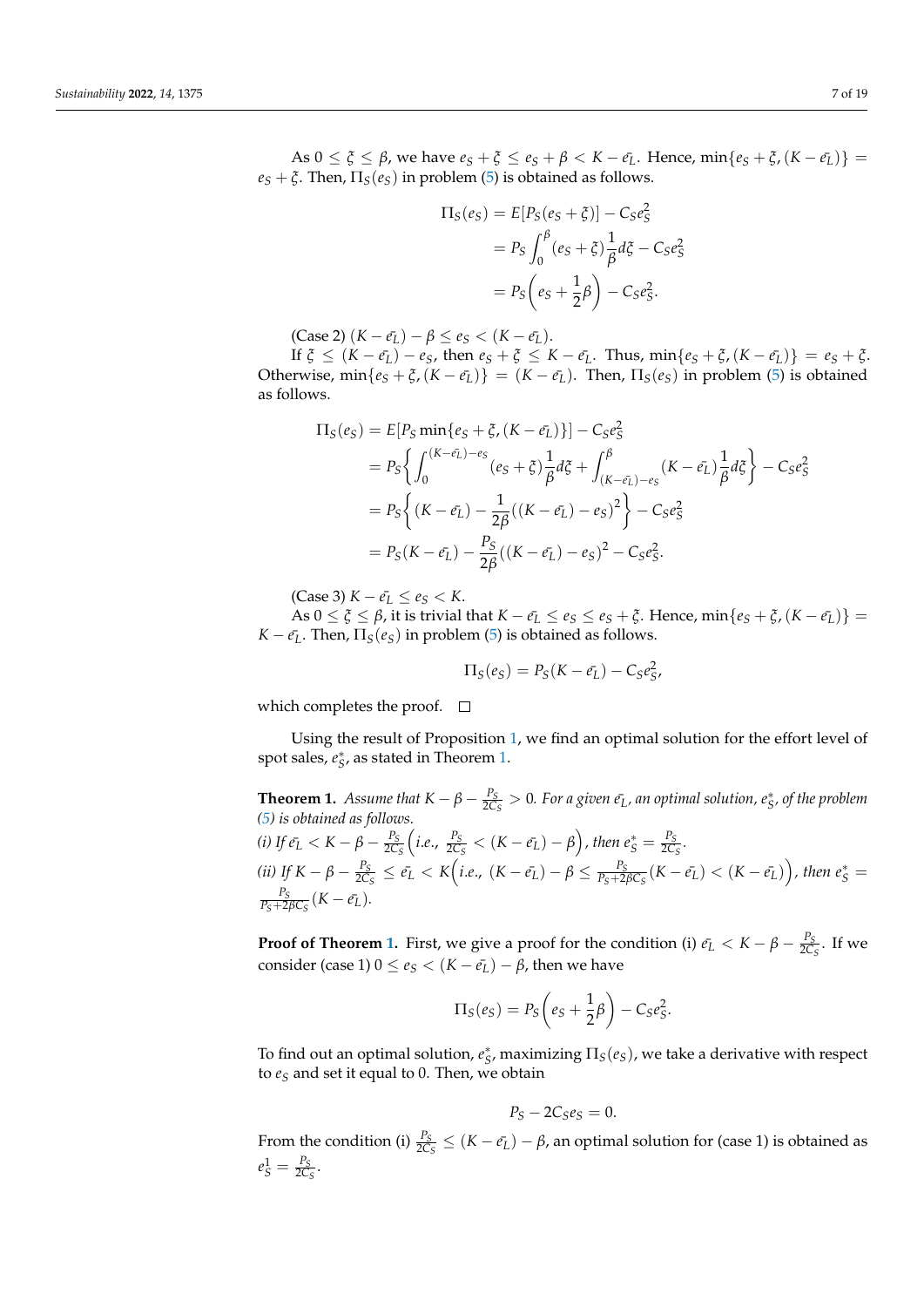If we consider (case 2)  $(K - \bar{e}_L) - \beta \leq e_S < (K - \bar{e}_L)$ , then we have

$$
\Pi_S(e_S) = P_S(K - e_L) - \frac{P_S}{2\beta}((K - e_L) - e_S)^2 - C_S e_S^2.
$$

To find out an optimal solution,  $e^*_S$ , maximizing  $\Pi_S(e_S)$ , we take a derivative with respect to *e<sup>S</sup>* and set it equal to 0. Then, we obtain

$$
\frac{P_S}{\beta}((K-\bar{e_L})-e_S)-2C_S e_S=0.
$$

As  $\bar{e_L} < K - \beta - \frac{P_S}{2C}$  $\frac{P_S}{2C_S}$ , it is clear that  $\frac{P_S}{P_S+2\beta C_S}(K-\bar{e_L}) < (K-\bar{e_L})-\beta$ . Thus, an optimal solution in (case 2) is obtained as  $e_S^2 = (K - \bar{e_L}) - \beta$ .

Finally, if we consider (case 3)  $K - e_L \le e_S < K$ , then we have

$$
\Pi_S(e_S) = P_S(K - \bar{e_L}) - C_S e_S^2.
$$

To maximize  $\Pi_S(e_S)$  in (case 3), an optimal solution is obtained as  $e_S^3 = (K - \bar{e_L})$ . Now, as  $\Pi_S(e_S^1) \ge \Pi_S(e_S^2) \ge \Pi_S(e_S^3)$ , we conclude that  $e_S^* = e_S^1 = \frac{P_S}{2C}$  $rac{1S}{2C_S}$ .

The proof for the condition (ii)  $K - \beta - \frac{P_S}{2C}$  $\frac{P_S}{2C_S} \leq \bar{e}_L < K$  is almost identical except for the following details. First, for (case (ii)-1),  $e_S^1 = (K - \bar{e_L}) - \beta$ . Second, for (case (ii)-2),  $e_S^2 = \frac{P_S}{P_S + 2\beta C_S}(K - \bar{e_L})$ . Finally, as  $(K - \bar{e_L}) - \beta \le \frac{P_S}{P_S + 2\beta C_S}(K - \bar{e_L}) < (K - \bar{e_L})$ , we see that  $\Pi_S(e_S^2) \geq \Pi_S(e_S^1)$  and  $\Pi_S(e_S^2) \geq \Pi_S(e_S^3)$ . Therefore, we conclude that  $e_S^* = e_S^2 =$  $\frac{P_S}{P_S + 2\beta C_S}(K - \bar{e_L}).$ 

In Theorem [1,](#page-6-0) we see that the optimal effort level for spot sales,  $e^*_{S}$ , is affected by the effort level for long-term sales, *eL*. Now, we try to find an optimal effort level for long-term demand,  $e_L^*$ . Let  $e_S^*$  be given as the result of Theorem [1.](#page-6-0) Let  $\Pi_L(e_L) = P(K, e_L, e_S^*)$ . Then, in order to find an optimal solution,  $e_L^*$ , we have to solve the following optimization problem.

<span id="page-7-1"></span>
$$
\max_{e_L} \Pi_L(e_L) \tag{6}
$$
\n
$$
\text{s.t.} \Pi_L(e_L) = P_L e_L + E[P_S \min\{e_S^* + \xi, (K - e_L)\}] - \left(C_L e_L^2 + C_S (e_S^*)^2\right)
$$
\n
$$
= P_L e_L - C_L e_L^2 + E[P_S \min\{e_S^* + \xi, (K - e_L)\}] - C_S (e_S^*)^2
$$
\n
$$
= P_L e_L - C_L e_L^2 + \Pi_S (e_S^*).
$$

<span id="page-7-0"></span>**Proposition 2.** *Function*  $\Pi_L(e_L)$  *is defined in a closed form as follows.* 

$$
\Pi_L(e_L) = \begin{cases} P_L e_L - C_L e_L^2 + \frac{P_S}{2} \left( \frac{P_S}{2C_S} + \beta \right) & \text{if } e_L < K - \beta - \frac{P_S}{2C_S}, \\ (P_L - P_S)e_L - C_L e_L^2 - \frac{P_S C_S}{P_S + 2\beta C_S} (K - e_L)^2 + P_S K & \text{if } K - \beta - \frac{P_S}{2C_S} \le e_L < K. \end{cases}
$$

**Proof of Proposition [2.](#page-7-0)** First, we consider the case (a)  $e_L < K - \beta - \frac{P_S}{2C}$  $\frac{r_S}{2C_S}$ . By using the result of Theorem [1,](#page-6-0) we obtain that  $e^*_S = \frac{P_S}{2C}$  $\frac{P_S}{2C_S}$ . As  $e_S^* = \frac{P_S}{2C_S}$  $\frac{P_S}{2C_S}$  < *K* – *β* – *e*<sub>*L*</sub>, we obtain  $\Pi_L(e_L)$ as follows.

$$
\Pi_L(e_L) = P_L e_L - C_L e_L^2 + \Pi_S(e_S^*)
$$
  
=  $P_L e_L - C_L e_L^2 + P_S (e_S^* + \frac{1}{2}\beta) - C_S (e_S^*)^2$ .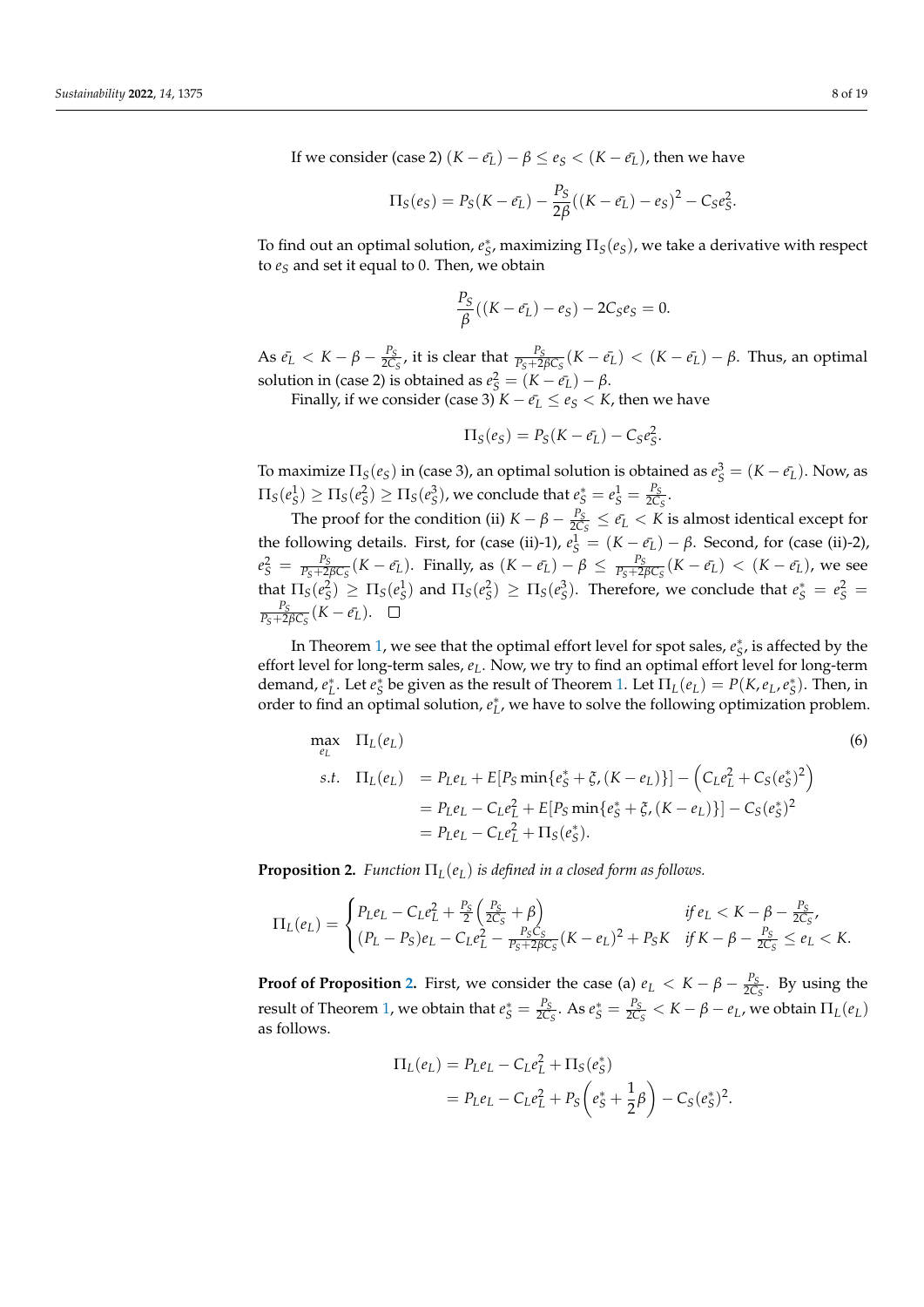Now, using  $e^*_S = \frac{P_S}{2C_S}$  $\frac{P_S}{2C_S}$ , we simplify  $\Pi_L(e_L)$  as follows.

$$
\Pi_L(e_L) = P_L e_L - C_L e_L^2 + P_S \left(\frac{P_S}{2C_S} + \frac{1}{2}\beta\right) - C_S \left(\frac{P_S}{2C_S}\right)^2
$$
  
=  $P_L e_L - C_L e_L^2 + \frac{P_S}{2} \left(\frac{P_S}{2C_S} + \beta\right).$ 

Next, we consider the case (b)  $K - \beta - \frac{P_S}{2C}$  $\frac{P_S}{2C_S} \leq e_L < K$ . By using the result of Theorem [1,](#page-6-0) we  $\sec$  that  $e^*_S = \frac{P_S}{P_S + 2\beta C_S} (K - e_L)$ . As  $K - \beta - \frac{P_S}{2C_S}$  $\frac{P_S}{2C_S} \le e_L < K$ , we also note that  $(K - e_L) - \beta \le$  $e^*_S = \frac{P_S}{P_S+2\beta C_S}(K-e_L) < (K-e_L)$ . Thus, we obtain  $\Pi_L(e_L)$  as follows.

$$
\Pi_L(e_L) = P_L e_L - C_L e_L^2 + \Pi_S(e_S^*)
$$
  
=  $P_L e_L - C_L e_L^2 + P_S(K - e_L) - \frac{P_S}{2\beta}((K - e_L) - e_S^*)^2 - C_S(e_S^*)^2.$ 

Now, using  $e^*_S = \frac{P_S}{P_S + 2\beta C_S}(K - e_L)$ , we simplify  $\Pi_L(e_L)$  as follows.

$$
\Pi_L(e_L) = (P_L - P_S)e_L - C_L e_L^2 - \frac{P_S}{2\beta} \left( (K - e_L) - \frac{P_S}{P_S + 2\beta C_S} (K - e_L) \right)^2
$$

$$
- C_S \left( \frac{P_S}{P_S + 2\beta C_S} (K - e_L) \right)^2 + P_S K
$$

$$
= (P_L - P_S)e_L - C_L e_L^2 - \frac{P_S C_S}{P_S + 2\beta C_S} (K - e_L)^2 + P_S K,
$$

which completes the proof.  $\square$ 

Using the result of Proposition [1,](#page-5-2) we obtain an optimal solution for the effort level of long-term sales,  $e_L^*$ , as stated in Theorem [2.](#page-8-0)

<span id="page-8-0"></span>**Theorem 2.** *Define*  $\Delta = \frac{P_S}{P_S + 2\beta C_S}$  *and*  $\tilde{e_L} = \frac{(P_L - P_S) + 2K C_S \Delta}{2C_L + 2C_S \Delta}$ 2*CL*+2*CS*∆ *for simplifying numerical expressions. An optimal solution, e*<sup>∗</sup> *L , of the problem [\(6\)](#page-7-1) is obtained as follows. (i)* If max  $\left\{\frac{P_L}{2C}\right\}$  $\left\{\frac{P_L}{2C_L}, \tilde{e_L}\right\} \leq K - \beta - \frac{P_S}{2C_S}$  $\frac{P_S}{2C_S}$ , then  $e_L^* = \frac{P_L}{2C_S}$  $\frac{r_L}{2C_L}$ . *(ii)* If  $K - \beta - \frac{P_S}{2C}$  $\frac{P_S}{2C_S} < \min\{\frac{P_L}{2C}\}$  $\frac{P_L}{2C_L}$ ,  $\tilde{e_L}$ , then  $e_L^* = \tilde{e_L}$ . *(iii)* If  $e_L^* \leq K - \beta - \frac{P_S}{2C}$  $\frac{P_S}{2C_S} < \frac{P_L}{2C_S}$  $\frac{P_L}{2C_L}$ , then  $e_L^* = K - \beta - \frac{P_S}{2C_L}$  $rac{r_S}{2C_S}$ . *(iv)* If  $\frac{P_L}{2C_L} \leq K - \beta - \frac{P_S}{2C_L}$  $\frac{P_S}{2C_S} < \tilde{e_L}$ , then

$$
e_L^* = \begin{cases} \frac{P_L}{2C_L} & \text{if } \Pi_L \left( \frac{P_L}{2C_L} \right) \geq \Pi_L(\tilde{e_L}), \\ \tilde{e_L} & \text{if } \Pi_L \left( \frac{P_L}{2C_L} \right) < \Pi_L(\tilde{e_L}). \end{cases}
$$

**Proof of Theorem [2.](#page-8-0)** We first give a proof for the condition (*i*) max $\{\frac{P_L}{Q}$  $\left\{\frac{P_L}{2C_L}, \tilde{e}_L\right\} \leq K - \beta -$ *PS*  $\frac{P_S}{2C_S}$ . If we consider the case (a)  $e_L < K - \beta - \frac{P_S}{2C_S}$  $\frac{r_S}{2C_S}$ , then we have

$$
\Pi_L(e_L) = P_L e_L - C_L e_L^2 + \frac{P_S}{2} \left( \frac{P_S}{2C_S} + \beta \right).
$$

To find out an optimal solution,  $e_L^*$ , maximizing  $\Pi_L(e_L)$ , we take a derivative with respect to *e<sup>L</sup>* and set it equal to 0. Then, we obtain

$$
P_L - 2C_L e_L = 0.
$$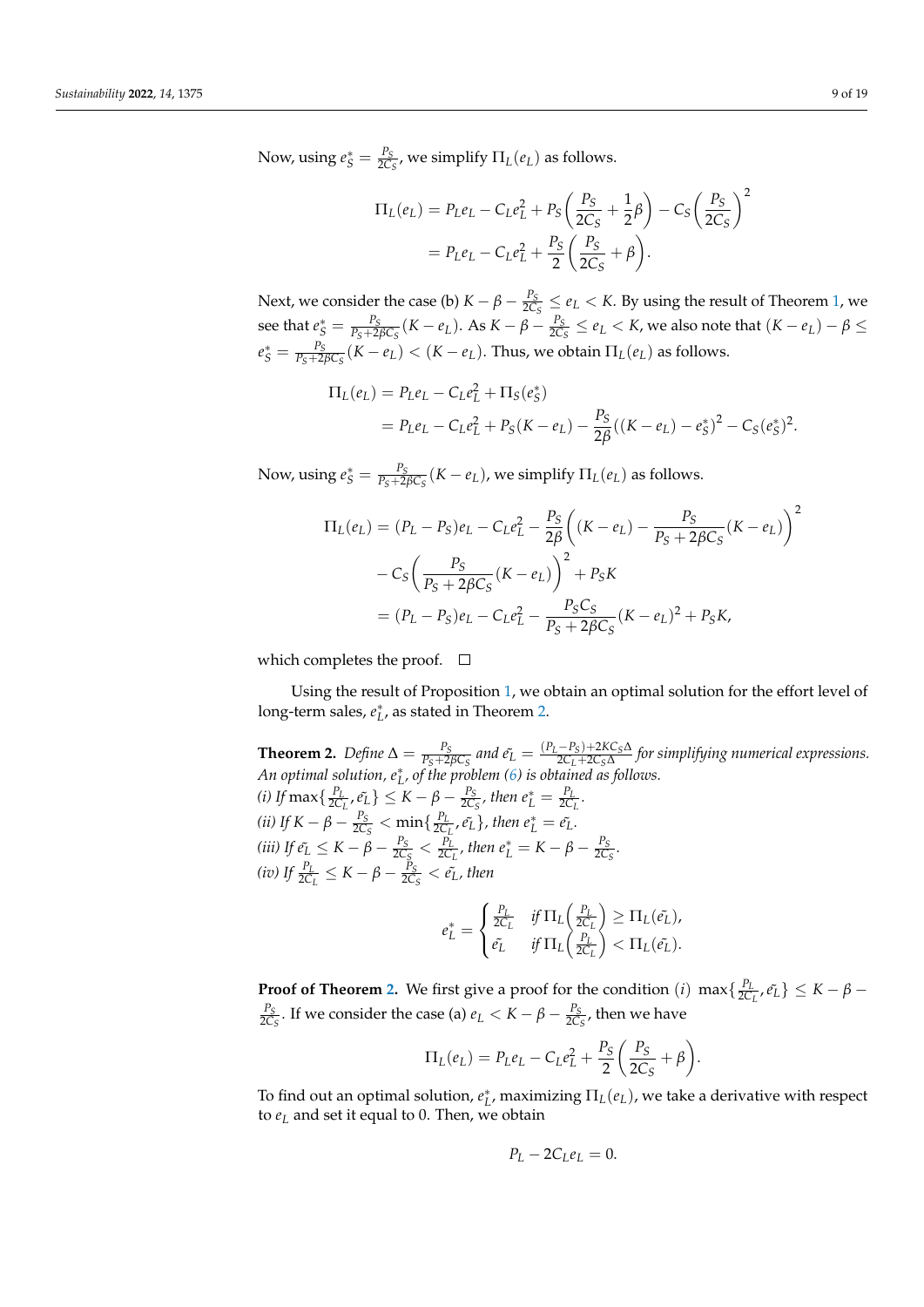$\text{As } \frac{P_L}{2C_L} \leq K - \beta - \frac{P_S}{2C_S}$  $\frac{P_S}{2C_S}$ , an optimal solution for case (a) is obtained as  $e_L^1 = \frac{P_L}{2C}$  $\frac{1}{2C_L}$ . Next, if we consider the case (b)  $K - \beta - \frac{P_S}{2C}$  $\frac{P_S}{2C_S} \leq e_L < K$ , then we have

$$
\Pi_L(e_L) = (P_L - P_S)e_L - C_L e_L^2 - C_S \Delta (K - e_L)^2 + P_S K.
$$

To find out an optimal solution,  $e_L^*$ , maximizing  $\Pi_L(e_L)$ , we take a derivative with respect to *e<sup>L</sup>* and set it equal to 0. Then, we obtain

$$
(P_L - P_S) - 2C_L e_L + 2C_S \Delta (K - e_L) = 0.
$$

 $\Delta$ S  $\tilde{e_L} = \frac{(P_L - P_S) + 2KC_S\Delta}{2C_L + 2C_S\Delta} \leq K - \beta - \frac{P_S}{2C_S}$  $\frac{r_S}{2C_S}$ , an optimal solution for case (b) is obtained as  $e_L^2 = K - \beta - \frac{P_S}{2C}$  $\frac{P_S}{2C_S}$ . Now, as  $\Pi_L(e_L^1) \geq \Pi_L(e_L^2)$ , we conclude that  $e_L^* = e_L^1 = \frac{P_L}{2C}$  $\frac{r_L}{2C_L}$ .

Second, we prove for the condition (*ii*)  $K - \beta - \frac{P_S}{2C}$  $\frac{P_S}{2C_S} < \min\{\frac{P_L}{2C}\}$  $\{P_L \over 2C_L}, \tilde{e_L}\}$ . If we consider the case (a)  $e_L < K - \beta - \frac{P_S}{2C}$  $\frac{P_S}{2C_S}$ , then as  $K - \beta - \frac{P_S}{2C_S}$  $\frac{P_S}{2C_S} < \frac{P_I}{2C_I}$  $\frac{P_L}{2C_L}$ , an optimal solution for case (a) is obtained as  $e_L^1 = K - \beta - \frac{P_S}{2C}$  $\frac{P_S}{2C_S}$ . Next, if we consider the case (b)  $K - \beta - \frac{P_S}{2C}$  $\frac{P_S}{2C_S} \leq e_L < K$ , then as  $K-\beta-\frac{P_S}{2C}$  $\frac{P_S}{2C_S} \leq \tilde{e_L} = \frac{(P_L-P_S)+2KC_S\Delta}{2C_L+2C_S\Delta}$ 2*CL*+2*CS*∆ , an optimal solution for case (b) is obtained as  $e_L^2 = e_L^r$ . Now, as  $\Pi_L(e_L^1) \leq \Pi_L(e_L^2)$ , we conclude that  $e_L^* = e_L^2 = e_L^r$ .

Third, we prove for the condition (*iii*)  $\tilde{e}_L \leq K - \beta - \frac{P_S}{2C}$  $\frac{P_S}{2C_S} < \frac{P_I}{2C_S}$  $\frac{r_L}{2C_L}$ . If we consider the case (a)  $e_L < K - \beta - \frac{P_S}{2C}$  $\frac{P_S}{2C_S}$ , then as  $K - \beta - \frac{P_S}{2C_S}$  $\frac{P_S}{2C_S} < \frac{P_L}{2C_S}$  $\frac{r_L}{2C_L}$ , an optimal solution for case (a) is obtained as  $e^1_L = K - \beta - \frac{P_S}{2C}$  $\frac{P_S}{2C_S}$ . Next, if we consider the case (b)  $K - \beta - \frac{P_S}{2C}$  $\frac{P_S}{2C_S} \leq e_L < K$ , then as  $\tilde{e_L} \leq K - \beta - \frac{P_S}{2C}$  $\frac{P_S}{2C_S}$ , an optimal solution for case (b) is obtained as  $e_L^2 = K - \beta - \frac{P_S}{2C}$  $rac{1S}{2C_S}$ . Therefore, we conclude that  $e_L^* = e_L^1 = e_L^2 = K - \beta - \frac{P_S}{2C}$  $rac{r_S}{2C_S}$ .

Finally, we prove for the condition  $(iv) \frac{P_l}{2C}$  $\frac{P_L}{2C_L} \leq K - \beta - \frac{P_S}{2C}$  $\frac{P_S}{2C_S} < \tilde{e}_L$ . If we consider the case (a)  $e_L < K - \beta - \frac{P_S}{2C}$  $\frac{P_S}{2C_S}$ , then as  $\frac{P_L}{2C_L} \leq K - \beta - \frac{P_S}{2C_S}$  $\frac{r_S}{2C_S}$ , an optimal solution for case (a) is obtained as  $e_L^1 = \frac{P_L}{2C}$  $\frac{P_L}{2C_L}$ . Next, if we consider the case (b)  $K - \beta - \frac{P_S}{2C}$  $\frac{P_S}{2C_S} \leq e_L < K$ , then as  $K - \beta - \frac{P_S}{2C}$  $\frac{P_S}{2C_S} < \tilde{e}_L$ , an optimal solution in case (b) is obtained as  $e_L^2 = \tilde{e}_L$ . Now, we compare which one of the values,  $\Pi_L(e_L^1)$  and  $\Pi_L(e_L^2)$ , is larger. If  $\Pi_L(e_L^1) \ge \Pi_L(e_L^2)$ , then we obtain an optimal solution as  $e_L^* = e_L^1 = \frac{P_L}{2C}$ 2*C<sup>L</sup>* . Otherwise, an optimal solution is obtained  $e_L^* = e_L^2 = e_L^2$ .

# <span id="page-9-0"></span>**4. Three Types of Capacity Allocation Methods**

In this section, we investigate three different types of allocation: decentralization, centralization, and mixed. In other words, different levels of decentralization are studied. In the decentralization method, full level of decentralization is given, while in the centralization method, nothing is given. In the mixed method, a partial level of decentralization is used. Thus, as shown in Figure [2,](#page-10-0) if  $k_0 = 0$ , then the mixed method is equal to decentralization. In case of  $k_0 = K$ , the mixed method is equal to centralization. As mentioned in Section [3,](#page-4-0) the following assumptions still hold in this section.

(A1) 
$$
X_{L_i}(e_{L_i}) = e_{L_i}
$$
, for  $i = 1, 2$ ,

(A2) 
$$
X_{S_i}(e_{S_i}) = e_{S_i} + \xi_i
$$
 where  $\xi_i \sim U[0, \beta_i]$ , for  $i = 1, 2$ , and

(A3) 
$$
C_i(e_{L_i}, e_{S_i}) = C_{L_i}e_{L_i}^2 + C_{S_i}e_{S_i}^2
$$
, for  $i = 1, 2$ .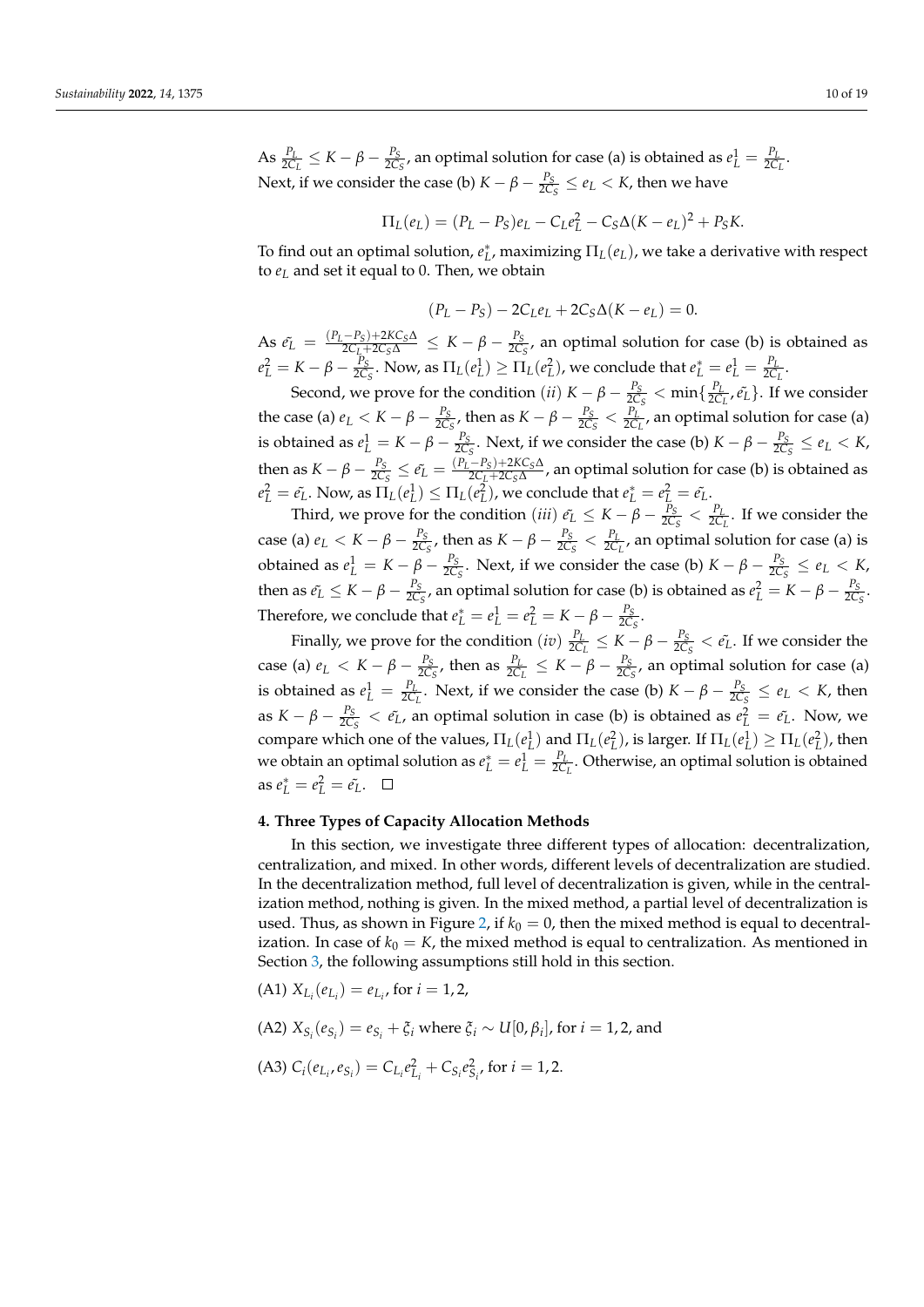<span id="page-10-0"></span>

**Figure 2.** Three allocation methods: decentralization, centralization, and mixed.

#### *4.1. Decentralization Method*

In the decentralization method, the HQ decides how to divide the total capacity, *K*, and allocate it to each local sales agent  $i \in \{1,2\}$ . Let  $k_1$  and  $k_2$  be the allocated capacity to local office 1 and 2, respectively. We assume that the total capacity must be allocated to either one of the local offices, i.e.,  $k_1 + k_2 = K$ , and this assumption holds throughout the paper. As the allocation  $(k_1, k_2)$  is secured to local agent 1 and 2, respectively, each office only solves its own problem without considering the decision of the other. Furthermore, the competition for a common space is not needed.

When the capacity,  $k_i$ , is allocated to office *i* and effort levels of  $e_{L_i}$  and  $e_{S_i}$  are executed based on the decentralization method, let  $R_i^D(k_i, e_{L_i}, e_{S_i})$  be the total revenue of office *i*. Then, under the assumption (A1), we obtain the following.

$$
R_i^D(k_i, e_{L_i}, e_{S_i}) = P_{L_i} \min \{ X_{L_i}(e_{L_i}), k_i \} + P_{S_i} \min \{ X_{S_i}(e_{S_i}), (k_i - X_{L_i}(e_{L_i}))^+ \}
$$
  
=  $P_{L_i} \min \{ e_{L_i}, k_i \} + P_{S_i} \min \{ e_{S_i} + \xi_i, (k_i - e_{L_i})^+ \}.$ 

In order for office *i* to maximize its expected profit,  $P_i^D(k_i, e_{L_i}, e_{S_i})$ , the following optimization problem should be solved.

<span id="page-10-1"></span>
$$
\max_{e_{L_i}, e_{S_i}} P_i^D(k_i, e_{L_i}, e_{S_i})
$$
\n*s.t.* 
$$
P_i^D(k_i, e_{L_i}, e_{S_i}) = E\left[R_i^D(k_i, e_{L_i}, e_{S_i})\right] - C_i(e_{L_i}, e_{S_i}).
$$
\n(7)

Let  $(e_{L_i}^*, e_{S_i}^*)$  be an optimal solution of problem [\(7\)](#page-10-1) for office *i*. Under the assumptions (A1), (A2), and (A3), note that  $P_i^D(k_i, e_{L_i}, e_{S_i})$  can be obtained in terms of Equation [\(1\)](#page-5-4). Hence, the optimal effort,  $(e_{L_i}^*, e_{S_i}^*)$ , can be derived using results of Theorems [1](#page-6-0) and [2.](#page-8-0)

Now, for the HQ to maximize its expected revenue  $R_H^D(K, k_1, k_2)$ , the optimal allocation ( $k_1^*, k_2^*$ ) should be obtained by solving the following optimization problem.

$$
\max_{k_1, k_2} \qquad R_H^D(K, k_1, k_2)
$$
\n
$$
s.t. \qquad R_H^D(K, k_1, k_2) = \sum_{i=1,2} E\Big[R_i^D(k_i, e_{L_i}^*, e_{S_i}^*)\Big],
$$
\n
$$
k_1 + k_2 = K.
$$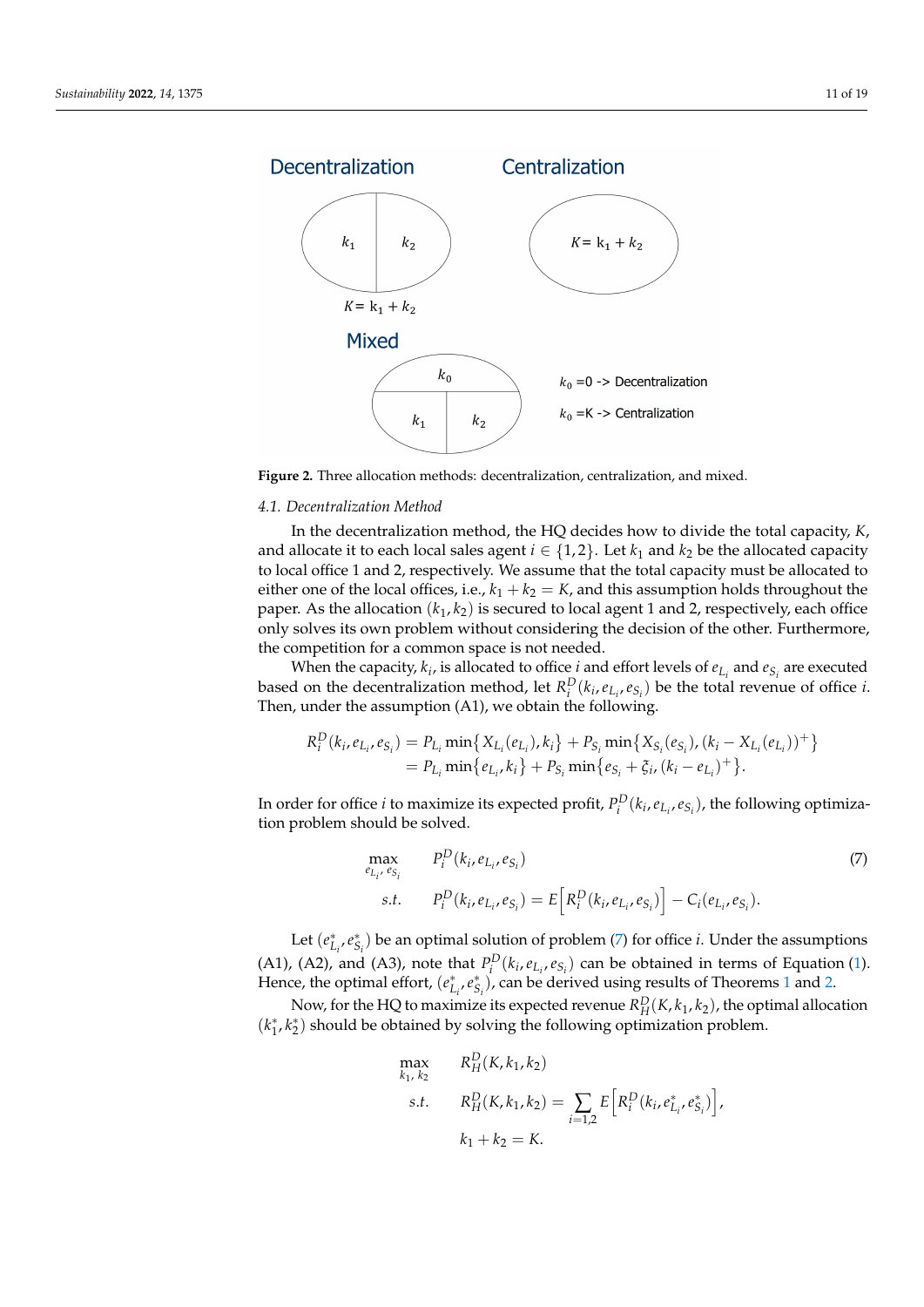#### *4.2. Centralization Method*

In the centralization method, as there is no allocation to each local office by the HQ, both offices must compete for the total capacity, *K*. When the effort level  $(e_{L_i}, e_{S_i})$ is utilized for office *i*, let  $R_i^C(K, e_{L_1}, e_{S_1}, e_{L_2}, e_{S_2})$  be the total revenue of office *i*. Note that long-term demand is always prioritized over spot demand in the total capacity and the sum of long-term demand does not exceed the total capacity *K*. Under the assumption that the price of spot sales for local office 1 is higher than local office 2 (i.e.,  $P_{S_1} > P_{S_2}$ ), as mentioned in Section [2,](#page-2-0) the problem of local office 1 is similar to that described in the decentralization method. The only difference is that, instead of the allocation, *k*1, the available capacity for local office 1 becomes  $K - X_{L_2}(e_{L_2})$ . Under the assumption (A1), note that  $K - X_{L_2}(e_{L_2}) = K - e_{L_2}$ . Hence, we obtain that

$$
R_1^C(K, e_{L_1}, e_{S_1}, e_{L_2}, e_{S_2}) = R_1^D(K - e_{L_2}, e_{L_1}, e_{S_1}).
$$

Under the assumption (A3), as office 1 aims to maximize its expected profit,  $P_1^C(e_{L_1}, e_{S_1})$ , the following optimization problem should be considered.

<span id="page-11-0"></span>
$$
\begin{aligned}\n\max_{e_{L_1}, e_{S_1}} & P_1^C(e_{L_1}, e_{S_1}) \\
\text{s.t.} & P_1^C(e_{L_1}, e_{S_1}) = E\Big[R_1^C(K, e_{L_1}, e_{S_1}, e_{L_2}, e_{S_2})\Big] - C_1(e_{L_1}, e_{S_1}) \\
&= E\Big[R_1^D(K - e_{L_2}, e_{L_1}, e_{S_1})\Big] - \Big(C_{L_1}e_{L_1}^2 + C_{S_1}e_{S_1}^2\Big).\n\end{aligned}
$$
\n
$$
(8)
$$

Under the assumptions (A1), (A2), and (A3), note that  $R_1^D$  ( $K - e_{L_2}, e_{L_1}, e_{S_1}$ ) can be obtained in terms of Equation [\(1\)](#page-5-4) in Section [3.](#page-4-0) For a given  $e_{L_2}$ , the optimal effort,  $(e_{L_1}^*, e_{S_1}^*)$ , can be derived using results of Theorems [1](#page-6-0) and [2.](#page-8-0) As  $e_{L_1}^*$  and  $e_{S_1}^*$  are functions of the given  $e_{L_2}$ , the optimal solutions for problem [\(8\)](#page-11-0) are expressed as  $e_{L_1}^*(e_{L_2})$  and  $e_{S_1}^*(e_{L_2})$ . For the given  $e_{L_2}$ , let  $\delta_{S_2}^C$  be the available capacity for spot sales at office 2 in the centralization method. Then,  $\delta_{S_2}^C$  is also a function of  $e_{L_2}$ , expressed as follows.

$$
\delta_{S_2}^C(e_{L_2}) = (K - X_{L_2}(e_{L_2}) - X_{L_1}(e_{L_1}^*(e_{L_2})) - X_{S_1}(e_{S_1}^*(e_{L_2})) )^+
$$
  
=  $(K - e_{L_2} - e_{L_1}^*(e_{L_2}) - (e_{S_1}^*(e_{L_2}) + \xi_2)) ^+$ .

Thus, we have

$$
R_2^C(K, e_{L_1}^*(e_{L_2}), e_{S_1}^*(e_{L_2}), e_{L_2}, e_{S_2}) = P_{L_2} \min\{X_{L_2}(e_{L_2}), K\} + P_{S_2} \min\{X_{S_2}(e_{S_2}), \delta_{S_2}^C(e_{L_2})\}
$$
  
=  $P_{L_2} \min\{e_{L_2}, K\} + P_{S_2} \min\{e_{S_2} + \xi_{2}, \delta_{S_2}^C(e_{L_2})\}.$ 

As office 2 wants to maximize its expected profit,  $P_2^C(e_{L_2}, e_{S_2})$ , the following optimization problem should be considered.

$$
\max_{e_{L_2}, e_{S_2}} P_2^C(e_{L_2}, e_{S_2})
$$
\n*s.t.* 
$$
P_2^C(e_{L_2}, e_{S_2}) = E\Big[R_2^C(K, e_{L_1}^*(e_{L_2}), e_{S_1}^*(e_{L_2}), e_{L_2}, e_{S_2})\Big] - C_2(e_{L_2}, e_{S_2}).
$$

In the centralization method, as the HQ makes no decision on allocation of capacity, the expected revenue of the HQ,  $R_H^C(K)$ , is given as follows.

$$
R_H^C(K) = \sum_{i=1,2} E\Big[R_i^C(e_{L_1}^*, e_{S_1}^*, e_{L_2}^*, e_{S_2}^*)\Big].
$$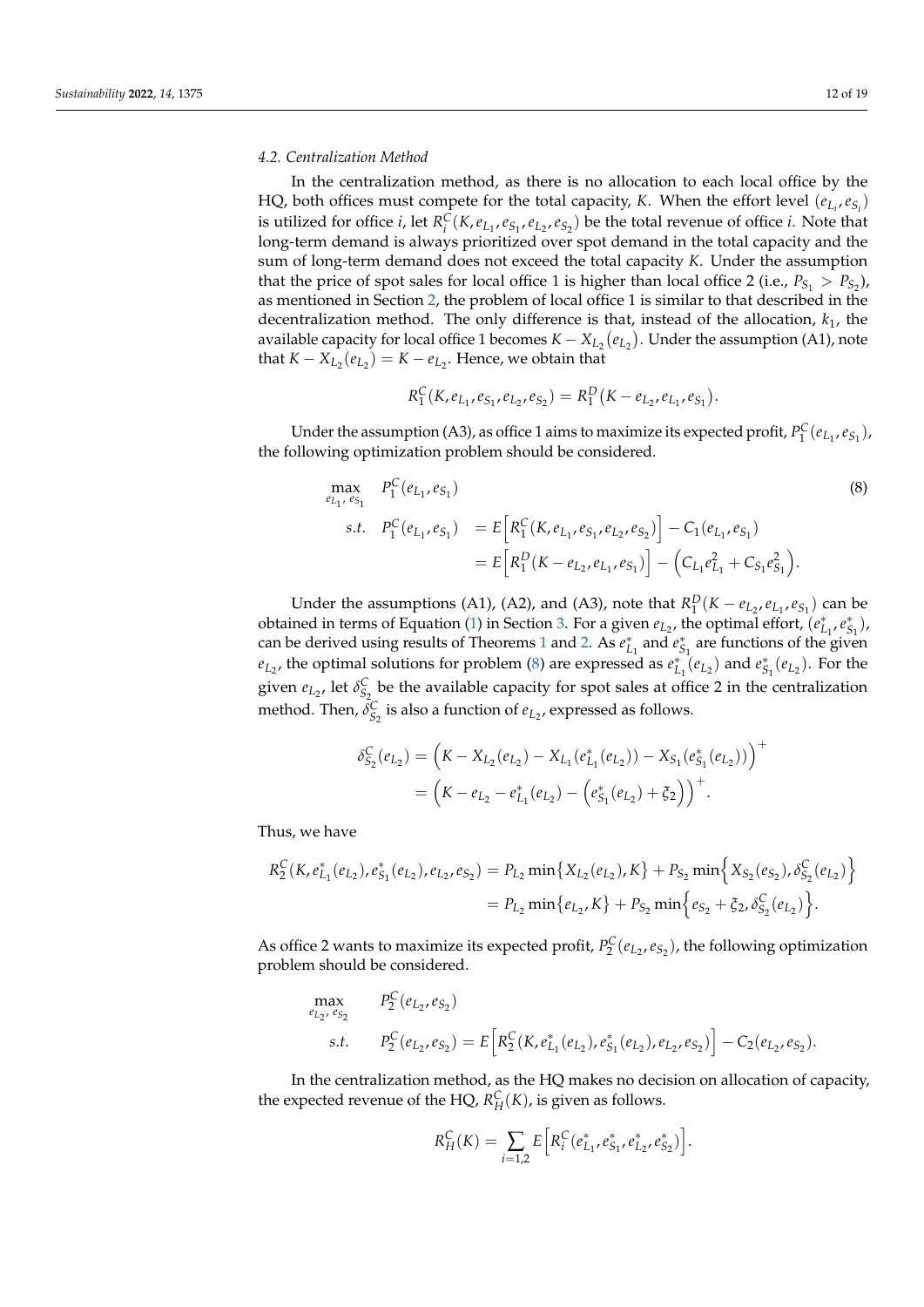#### *4.3. Mixed Method*

The mixed method is a hybrid approach obtained by combining decentralization and centralization methods. In the mixed method, the HQ defines a shared portion of the total capacity *K* as  $k_0$  and allocates the remaining capacity  $K - k_0$  to two local offices as  $k_1$  and *k*2, respectively. Office 1 can use its dedicated capacity, *k*1, independently from office 2. Even if there are remaining capacity in *k*1, it can not be used by office 2. When the effort level,  $(e_{L_i}, e_{S_i})$ , are utilized by the office  $i = 1, 2$  and the amount  $(k_0, k_1, k_2)$  is allocated to the office  $i = 1, 2$  by the HQ, let  $R_i^M(k_0, k_1, k_2, e_{L_1}, e_{S_1}, e_{L_2}, e_{S_2})$  be the revenue of office *i*.

Under the assumption that the price of spot sales for local office 1 is higher than local office 2 (i.e.,  $P_{S_1} > P_{S_2}$ ), as mentioned in Section [2,](#page-2-0) the problem of local office 1 is similar to that mentioned in the decentralization method. Note that the available capacity for office 1 is a function of  $e_{L_2}$ . Under the assumption (A1), note that

$$
\delta_1(e_{L_2}) = k_1 + (k_0 - (X_{L_2}(e_{L_2}) - k_2)^+)^\perp = k_1 + (k_0 - (e_{L_2} - k_2)^\perp)^\perp.
$$

Then, we have

$$
R_1^M(k_0,k_1,k_2,e_{L_1},e_{S_1},e_{L_2},e_{S_2}) = R_1^D(\delta_1(e_{L_2}),e_{L_1},e_{S_1}).
$$

As office 1 wants to maximize its expected profit,  $P_1^M(e_{L_1}, e_{S_1})$ , under assumption (A3), the following optimization problem should be considered.

<span id="page-12-0"></span>
$$
\begin{aligned}\n\max_{e_{L_1}, e_{S_1}} & P_1^M(e_{L_1}, e_{S_1}) \\
\text{s.t.} & P_1^M(e_{L_1}, e_{S_1}) = E\Big[R_1^M(k_0, k_1, k_2, e_{L_1}, e_{S_1}, e_{L_2}, e_{S_2})\Big] - C_1(e_{L_1}, e_{S_1}) \\
&= E\Big[R_1^D(\delta_1(e_{L_2}), e_{L_1}, e_{S_1})\Big] - \Big(C_{L_1}e_{L_1}^2 + C_{S_1}e_{S_1}^2\Big).\n\end{aligned} \tag{9}
$$

Under the assumptions (A1), (A2), and (A3), note that  $R_1^D(\delta_1(e_{L_2}), e_{L_1}, e_{S_1})$  can be obtained in terms of Equation [\(1\)](#page-5-4) in Section [3.](#page-4-0) For a given  $e_{L_2}$ , the optimal effort,  $(e_{L_1}^*, e_{S_1}^*)$ , can be derived using results of Theorems [1](#page-6-0) and [2.](#page-8-0) As  $e_{L_1}^*$  and  $e_{S_1}^*$  are functions of the given *e*<sub>L<sub>2</sub></sub>, the optimal solutions for the problem above are expressed as  $e_{L_1}^*(e_{L_2})$  and  $e_{S_1}^*(e_{L_2})$ .

When office 2 determines the effort level for spot sales (i.e.,  $e_{S_2}$ ), it is affected by both the effort levels of office 1,  $\left(e^*_{L_1}(e_{L_2}),e^*_{S_1}(e_{L_2})\right)$ , and the effort level for its long-term sales (i.e.,  $e_{L_2}$ ). For the given  $e_{L_2}$ , let  $\delta_{S_2}^M$  be the available capacity for spot sales at office 2. Then,  $\delta_{S_2}^M(e_{L_2})$ , is expressed as follows.

$$
\delta_{S_2}^M(e_{L_2}) = (k_2 - X_{L_2}(e_{L_2}))
$$
  
+ min $\left\{ \left( \delta_1(e_{L_2}) - \left( X_{L_1}(e_{L_1}^*(e_{L_2})) + X_{S_1}(e_{S_1}^*(e_{L_2})) \right) \right)^+, \left( k_0 - \left( X_{L_2}(e_{L_2}) - k_2 \right)^+ \right)^+ \right\}$   
=  $(k_2 - e_{L_2}) + \min \left\{ \left( \delta_1(e_{L_2}) - \left( e_{L_1}^*(e_{L_2}) + e_{S_1}^*(e_{L_2}) + \xi_1 \right) \right)^+, \left( k_0 - \left( e_{L_2} - k_2 \right)^+ \right)^+ \right\}.$ 

Then, the revenue of office 2 is obtained as follows.

$$
R_2^M(k_0, k_1, k_2, e_{L_1}^*(e_{L_2}), e_{S_1}^*(e_{L_2}), e_{L_2}, e_{S_2})
$$
  
=  $P_{L_2} \min \{ X_{L_2}(e_{L_2}), k_2 + k_0 \} + P_{S_2} \min \{ X_{S_2}(e_{S_2}), \delta_{S_2}^M(e_{L_2}) \}$   
=  $P_{L_2} \min \{ e_{L_2}, k_2 + k_0 \} + P_{S_2} \min \{ e_{S_2} + \xi_2, \delta_{S_2}^M(e_{L_2}) \}.$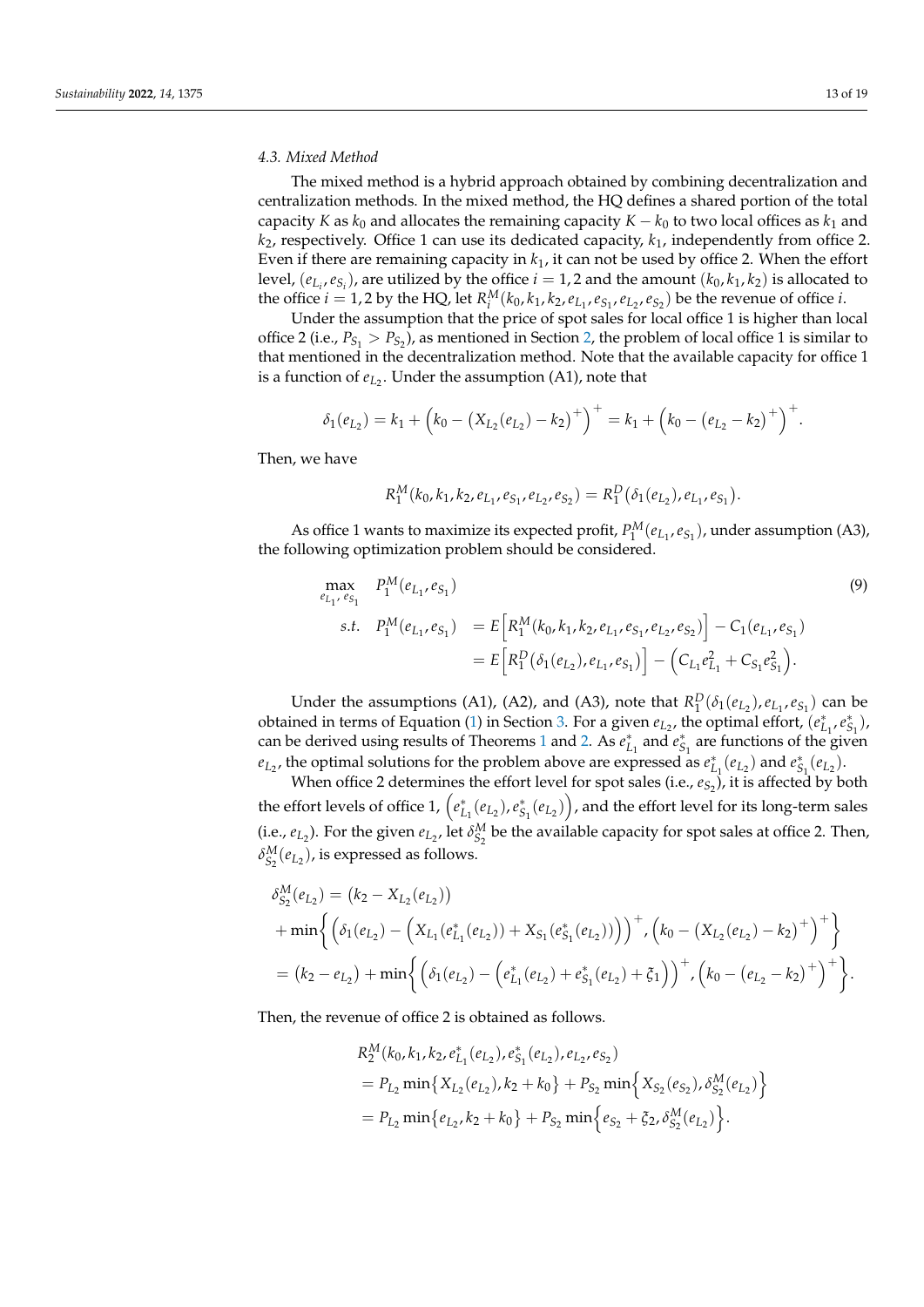As office 2 wants to maximize its expected profit, the following optimization problem should be solved.

<span id="page-13-1"></span>
$$
\max_{e_{L_2}, e_{S_2}} P_2^M(e_{L_2}, e_{S_2}) = E\Big[R_2^M(k_0, k_1, k_2, e_{L_1}^*(e_{L_2}), e_{S_1}^*(e_{L_2}), e_{L_2}, e_{S_2})\Big] - C_2(e_{L_2}, e_{S_2}).
$$
\n(10)

Let  $e_{L_i}^*, e_{S_i}^*$  be an optimal solution of problem [\(9\)](#page-12-0) and [\(10\)](#page-13-1) for office *i*. For the HQ to maximize its revenue  $R_H^M(K, k_0, k_1, k_2)$ , the optimal allocation  $(k_0^*, k_1^*, k_2)$  should be computed by solving the following optimization problem.

$$
\max_{k_0, k_1, k_2} R_H^M(K, k_0, k_1, k_2)
$$
\n*s.t.*  $R_H^M(K, k_0, k_1, k_2) = \sum_{i=1,2} E\left[R_i^M(k_0, k_1, k_2, e_{L_1}^*, e_{S_1}^*, e_{L_2}^*, e_{S_2}^*)\right]$   
\n
$$
k_0 + k_1 + k_2 = K.
$$

### <span id="page-13-0"></span>**5. Computational Study**

#### *5.1. Testing Environment*

As the behaviour of the two local sales offices are analytically intractable, we numerically evaluate and compare the performance of each allocation method. The numerical test is constructed and implemented by using MATLAB. In the decentralization method, each sales agent chooses its own optimal effort level according to the closed-form solution obtained from Theorem 1 and 2. Therefore, for the maximization of the total revenue of the firm, the optimal allocation to each agent,  $k_1^*$  and  $k_2^*$ , are searched within the total capacity, *K*.

In the centralization method, each local agent does not simply choose the optimal effort without considering the effort level of the other agent. Hence, we develop a simulation model to evaluate the realized payoff for each agent and find the optimal effort for each local sales agent. Without loss of generality, we assume that region 1 is superior in terms of price for spot sales. In a game-theoretic setting, the first mover should be the local sales office 1 and then the local sales office 2 decides its optimal effort level. The sequence of decisions made in centralization is as follows. First, each local sales office decides the effort for the long-term sales. As we only consider the case when the summation of the maximum long-term demand from each region does not exceed the total capacity, both sales offices can choose the optimal level of effort for the long-term demand. Without loss of generality, we assume that the local sales office 2 chooses the effort level for the long-term demand. As long-term demand has priority, the long-term demand utilized by the effort level will be secured. Then the local sales office 1 decides the optimal effort level for the long-term and spot demand to maximize its own profit. As the price of the spot demand for local office 1 is greater than that of local office 2, local office 2 can search its optimal effort within the remaining space of  $K - X_{L_1}(e_{L_1}) - X_{L_2}(e_{L_2})$ . As the spot demand from region 2 is not deterministic, the demand will be realized based on its probability distribution function that is assumed to be uniform in this paper. Finally, the remaining space can be obtained by the spot demand from region 2. We also assume that both offices are fully capable of evaluating the expected profit and predicting the optimal effort level of the other within this game-theoretic setting. By expecting the optimal effort level of the local sales office 2 and evaluating the expected payoff, the local sales office 1 finalizes its optimal effort level. Due to the probabilistic nature of the demand, the outcome of the spot demands from both regions are randomly generated and the simulation of the demand is performed through 1000 iterations.

In the mixed method, the optimal effort levels are searched by changing the common space,  $k_0$ , and the allocated space  $k_1$  and  $k_2$ . As we do not have a closed-form solution for this setting, the optimal effort levels of each agent are simulated as follows. First, allocation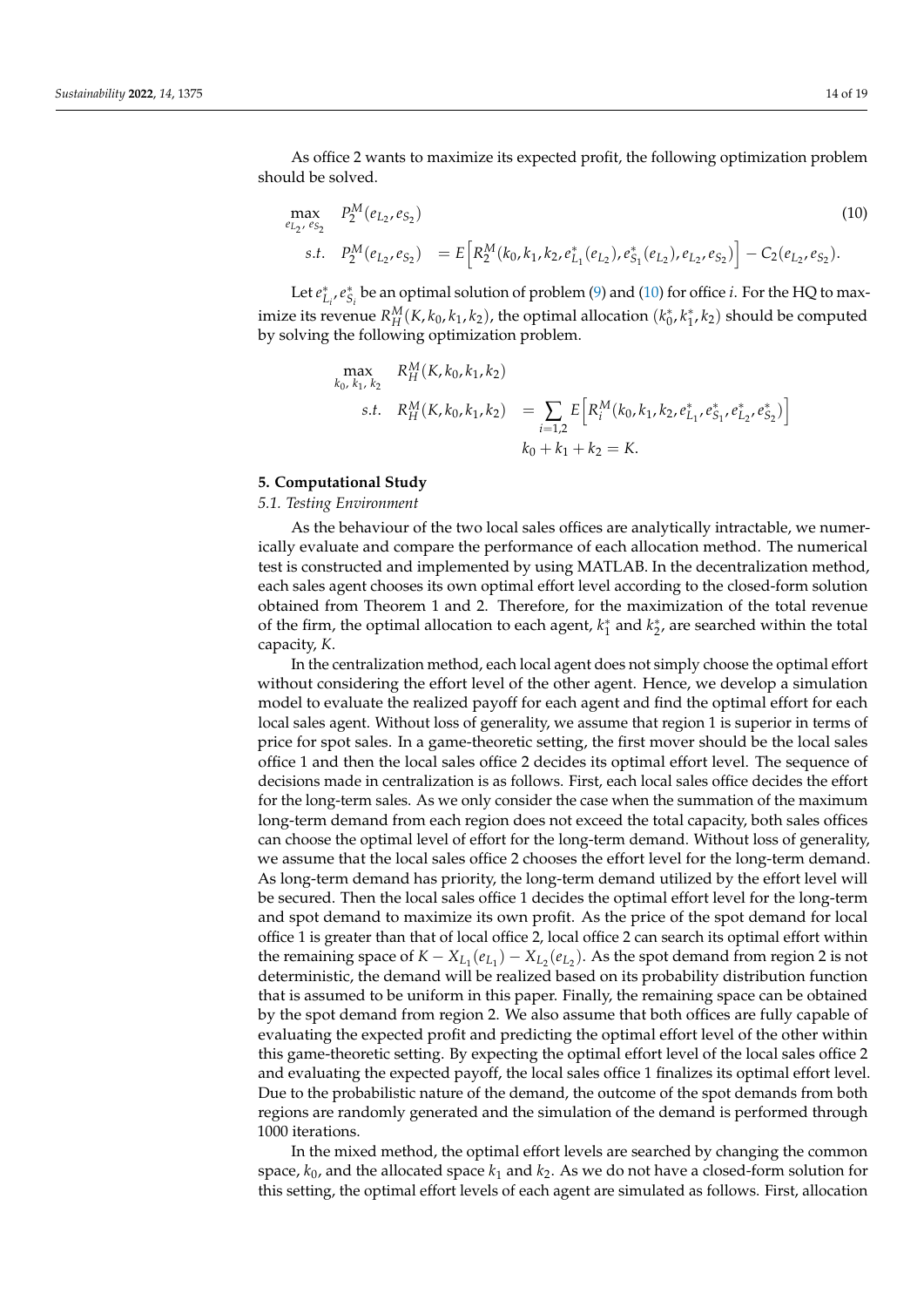$(k_0, k_1, k_2)$  is given. Then, all of the effort levels are tested and the corresponding profits are computed. The effort levels with the biggest profit are chosen as the local optimal solution based on the given allocation. All of the possible allocations  $(k_0, k_1, k_2)$  are tested and the allocation with the biggest profit would be the optimal allocation  $(k_0^*, k_1^*, k_2^*)$ .

#### *5.2. Numerical Results*

We consider the research questions raised in Section [1](#page-0-0) by performing numerical studies. First, we check whether one of the centralization or the decentralization method dominates the other. Without loss of generality, by having local sales agent 1 as the focal player, we fix the price and cost of the local sales agent 2. Then, by changing the parameters of the local sales agent 1, we investigate the behaviour of each agent and the performance of the two allocation methods. Then, the revenue at firm level is evaluated for the decentralization method and the centralization method each. The parameters for the two agents are used as shown in Table [3.](#page-14-0)

<span id="page-14-0"></span>**Table 3.** Parameters for the comparison of Decentralization and Centralization.

|      |                           |  | $C_{S_1}$ $\beta_1$ $P_L$ , $P_{S_2}$ $C_L$ , |        |  |
|------|---------------------------|--|-----------------------------------------------|--------|--|
| 1.51 | $0.05$ 0.1 4 0.5 1.5 0.05 |  |                                               | $01$ 4 |  |

The price of the long-term demand in region 1,  $P_{L_1}$ , is changed from 0.1 to 0.9 by the increment of 0.2 where the other parameters are fixed as given in Table [3.](#page-14-0) Then, the expected revenue for the firm, the expected revenue for each sales office, and the optimal effort level for each allocation method based on the change of  $P_{L_1}$  are obtained as shown in Table [4.](#page-14-1)

| Decentralization |      |             |              |      |         |         |         | Centralization |      |
|------------------|------|-------------|--------------|------|---------|---------|---------|----------------|------|
| $P_{L_1}$        | D/C  | $R_{H}^{D}$ | $P^D_{\tau}$ | рŖ   | $k_1^*$ | $k_2^*$ | $R_H^C$ | рÇ             |      |
| 0.1              | 0.97 | 25.02       | 8.68         | 8.37 | 10.80   | 9.20    | 25.82   | 8.85           | 8.27 |
| 0.3              | 0.99 | 24.57       | 8.39         | 8.92 | 9.30    | 10.70   | 24.93   | 9.25           | 7.33 |
| 0.5              | 0.99 | 24.05       | 8.83         | 8.60 | 10.20   | 9.80    | 24.20   | 10.05          | 5.98 |
| 0.7              | 1.01 | 24.19       | 10.06        | 7.68 | 12.30   | 7.70    | 24.00   | 11.25          | 4.12 |
| 0.9              | 1.09 | 24.69       | 10.84        | 7.68 | 12.30   | 7.70    | 22.57   | 12.51          | 2.82 |

<span id="page-14-1"></span>**Table 4.** Comparison results on Decentralization vs. Centralization.

As shown in Table [4,](#page-14-1) we note that the total expected revenue obtained from the centralization method is greater than that from the decentralization method as  $P_{L_1}$  becomes smaller. Furthermore*,* as  $P_{L_1}$  becomes larger, it reacts vice versa. The results showing that more revenue can be obtained from the decentralization method controvert the conventional prediction that the centralization method would outperform due to the pooling effect. When  $P_{L_1}$  is lower than  $P_{L_2}$ , the centralization method generates more revenue from 1% to 3%. However, when  $P_{L_1}$  becomes greater than  $P_{L_2}$ , the decentralization method begins to outperform and generates 9% more revenue. This can be regarded significant in the context of revenue management.

Observation 1: Neither the centralization nor the decentralization method dominates the other on the whole range of  $P_{L_1}$ .

We next scrutinize the situation when the decentralization method outperforms the centralization method. Optimal effort levels obtained from each method are summarized in the following Table [5.](#page-15-0)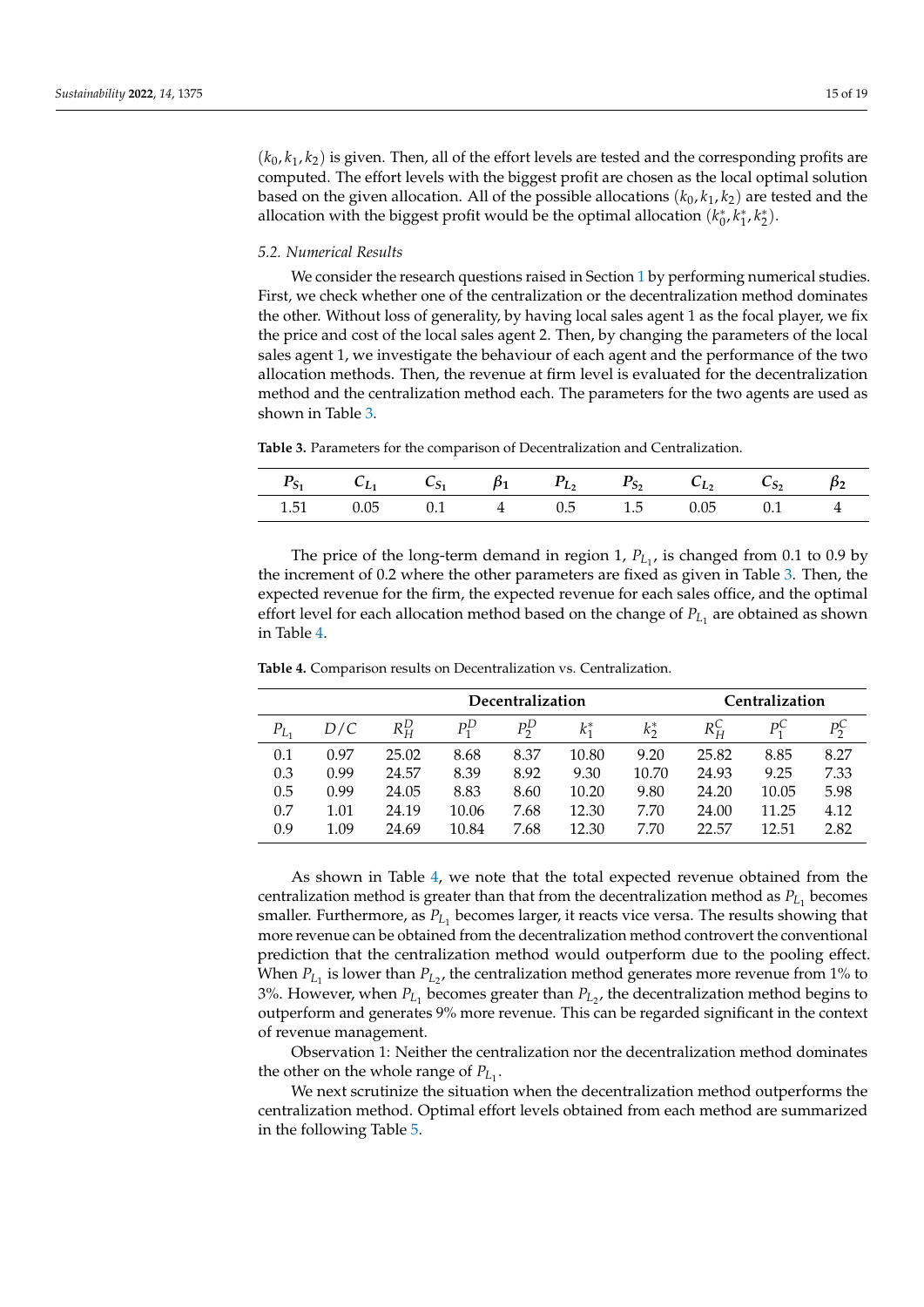|           |      | Decentralization |             |             |             |             | Centralization |             |             |  |
|-----------|------|------------------|-------------|-------------|-------------|-------------|----------------|-------------|-------------|--|
| $P_{L_1}$ | D/C  | $e_{L_1}^*$      | $e_{S_1}^*$ | $e_{L_2}^*$ | $e_{S_2}^*$ | $e_{L_1}^*$ | $e_{S_1}^*$    | $e_{L_2}^*$ | $e_{S_2}^*$ |  |
| 0.1       | 0.97 | 0.01             | 7.05        | 0.87        | 5.43        | 1.00        | 7.55           | 0.90        | 5.40        |  |
| 0.3       | 0.99 | 0.03             | 6.06        | 1.72        | 5.86        | 3.00        | 7.55           | 0.00        | 4.70        |  |
| 0.5       | 0.99 | 1.40             | 5.75        | 1.21        | 5.60        | 5.00        | 7.55           | 0.00        | 3.50        |  |
| 0.7       | 1.01 | 3.46             | 5.78        | 0.02        | 5.01        | 7.00        | 7.55           | 0.00        | 2.20        |  |
| 0.9       | 1.09 | 4.33             | 5.21        | 0.02        | 5.01        | 7.05        | 6.57           | 2.90        | 0.50        |  |

<span id="page-15-0"></span>**Table 5.** Optimal effort levels obtained from Decentralization vs. Centralization.

From the result of Table [5,](#page-15-0) we see that the revenue obtained from the decentralization method is greater due to the strategic nature of the setting. As  $P_{L_1}$  increases, the natural reaction of the local sales office 1 would be to increase the effort level for long-term demand. This results in more allocation to the local sales office 1 in the case of the decentralization method because the demand from region 1 is more profitable, as described in Table [5.](#page-15-0) However, in the centralization method, by knowing that the local sales office 1 would increase its effort level for the long-term demand, the local sales office 2 would increase the effort level for its long-term demand as well, because it is the only item that has the priority in securing some level of profit at least. We clearly see that when  $P_{L_1}$  is equal to 0.9, the local office 2 increases  $e_{L_2}^*$  and decreases  $e_{S_2}^*$  in the centralization method while the efforts are (0.02, 5.01) in the decentralization method. As a result, this strategic decision of the local sales office 2 lowers the total revenue of the firm in the centralization method.

Observation 2: To ensure its own profit, the agent in the less profitable region may increase the effort level for long-term demand to secure the allocated capacity, and it can result in the loss of total revenue on the firm level.

Now, we consider the mixed method. It is trivial that the profit from the mixed method would (weakly) dominate the other two methods, as it holds the property of both two methods. We try to find the case when the common area  $(k_0)$  is non-zero. Table [6](#page-15-1) shows the parameters that are used for our simulation of the mixed method. Then, our computational results are summarized as shown in Table [7.](#page-15-2)

<span id="page-15-1"></span>**Table 6.** Parameters for the mixed method.

|  | K $P_{L_1}$ $P_{S_1}$ $C_{L_1}$ $C_{S_1}$ $\beta_1$ $P_{L_2}$ $P_{S_2}$ $C_{L_2}$ $C_{S_2}$ $\beta_2$ |  |  |  |  |
|--|-------------------------------------------------------------------------------------------------------|--|--|--|--|
|  | 20  0.5  1.51  0.05  0.1  8  0.5  1.5  0.05  0.1  8                                                   |  |  |  |  |

|                                                          | Mixed | Centralization | Decentralization |
|----------------------------------------------------------|-------|----------------|------------------|
| $k_0^*$                                                  | 4.8   |                |                  |
| $k_1^*$                                                  | 6.9   |                | 10.1             |
| $k_{2}^{*}$                                              | 8.3   |                | 9.9              |
| $E[R_H]$                                                 | 26.36 | 23.55          | 25.11            |
| $E[P_1]$                                                 | 11.09 | 12.80          | 10.30            |
| E<br>$[P_2]$                                             | 9.86  | 4.85           | 10.11            |
|                                                          | 0.64  | 3.55           | 0.0              |
|                                                          | 5.37  | 6.82           | 4.90             |
|                                                          |       | 2.4            |                  |
| $e_{L_1}^*$<br>$e_{S_1}^*$<br>$e_{L_2}^*$<br>$e_{S_2}^*$ | 5     | 1.8            | 4.79             |

<span id="page-15-2"></span>**Table 7.** Comparison results on Mixed vs. Centralization vs. Decentralization.

In Table [7,](#page-15-2) we see that the decentralization method dominates over the centralization method. Note that the effort level for long-term demand utilized by local office 2 is larger in the centralization method than the decentralization method. As a result, the effort level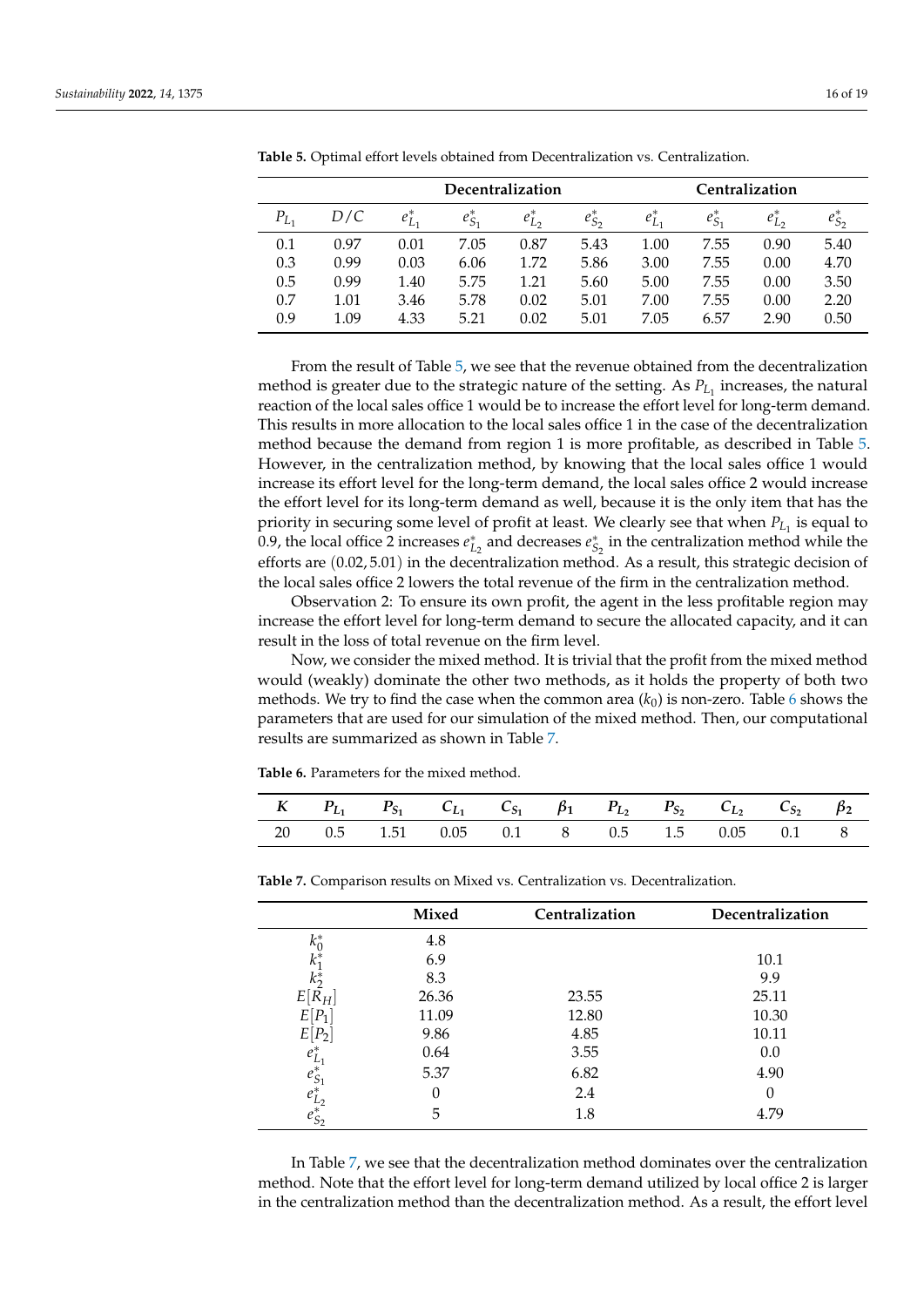for the spot demand decreases dramatically from 4.79 to 1.8. Finally, both the expected revenue and the total expected revenue are smaller in the centralization method than the decentralization method. However, in the mixed method, 8.3 units of cargo space are fully allocated to local office 2. Therefore, there would be a room of freedom for local office 2 to maximize its revenue without considering the competition with local office 1. This results in an increase in the effort level for the spot demand. At the same time, the common space of 4.8 is allocated. Hence, this space can be utilized to hedge the risk of the uncertainty of demands and also the competitive nature of this common space can provide a certain level of profitability.

As there are a number of parameters in the mixed method, we do not find clear relationships between the parameters and the optimal allocation,  $(k_0^*, k_1^*, k_2^*)$ . Thus, we focus on the trend between the level of uncertainty, *β*, and the optimal allocation obtained from the mixed method. Our results are provided in Table [8.](#page-16-1)

|                | $R_H^M$ | $\mathrm{P}^M_\mathrm{f}$ | $P_\gamma^M$ | $k_0^*$ | $k_1^*$ | $k_2^*$ |
|----------------|---------|---------------------------|--------------|---------|---------|---------|
| $\mathcal{D}$  | 24.24   | 8.43                      | 6.37         | 1.7     | 12.7    | 5.6     |
| $\overline{4}$ | 25.05   | 9.78                      | 7.66         | 2.7     | 10.8    | 6.5     |
| 6              | 25.69   | 10.67                     | 8.59         | 4.0     | 9.0     | 7.0     |
| 8              | 26.36   | 11.09                     | 9.86         | 4.8     | 6.9     | 8.3     |
| 10             | 27.00   | 11.71                     | 10.65        | 6.4     | 5.6     | 8.0     |

<span id="page-16-1"></span>**Table 8.** Results for the mixed method with the change of uncertainty *β*.

In Table [8,](#page-16-1) we set  $β_1 = β_2$  and use the term *β* to indicate both  $β_1$  and  $β_2$ . As we increase *β*, we see that  $k_0^*$  increases as well. The allocation to the local sales office 1 is decreased and the one to the local sales office 2 is increased. This is because the optimal common space,  $k_0^*$ , would be mainly utilized by the local sales office 1. The common space will be used for profitability when the amount of demand for local sales office 1 is enough, and for risk hedging when the amount of demand for local sales office 1 is not enough.

Observation 3: In the mixed method, the optimal allocation of the common space,  $k_0^*$ , increases as the level of uncertainty, *β*, increases.

#### <span id="page-16-0"></span>**6. Conclusions**

Global freight companies assign local sales offices to each country in order to improve the promptness and the efficiency of the supply chain. The local offices respond to customers in the region, run a promotion to generate more demand, and react to any unexpected changes in the region. They closely communicate with the HQ, frequently update the situation related to the local market and carefully implement the allocation made by the HQ. In spite of its importance, the optimal method for controlling the local sales office has not, to date, been fully studied and developed in either practice or academia.

In this paper, we investigated the optimal capacity allocation method for a freight company who operates local sales offices. First, we developed a mathematical model for the optimal decision on effort levels for both long-term and spot sales in a single local sales office. The information being given on the price and the probability distribution of longterm and spot demand, the cost of the efforts to utilize demand, and the allocated space, an optimal effort level for a single local office is derived in a closed-from. Based on the model for a single office, we then investigated the dynamics between two offices. In addition, to provide a fundamental understanding on the capacity allocation method, we studied three types of allocation methods: decentralization, centralization, and mixed. When the problem is extended to two local offices, it became intractable due to its complexity. Hence, we performed a simulation study to compare the performance of three different allocation methods.

Through the simulation study, we first answered the traditional question of whether one of either decentralization or centralization dominates the other. Our simulation results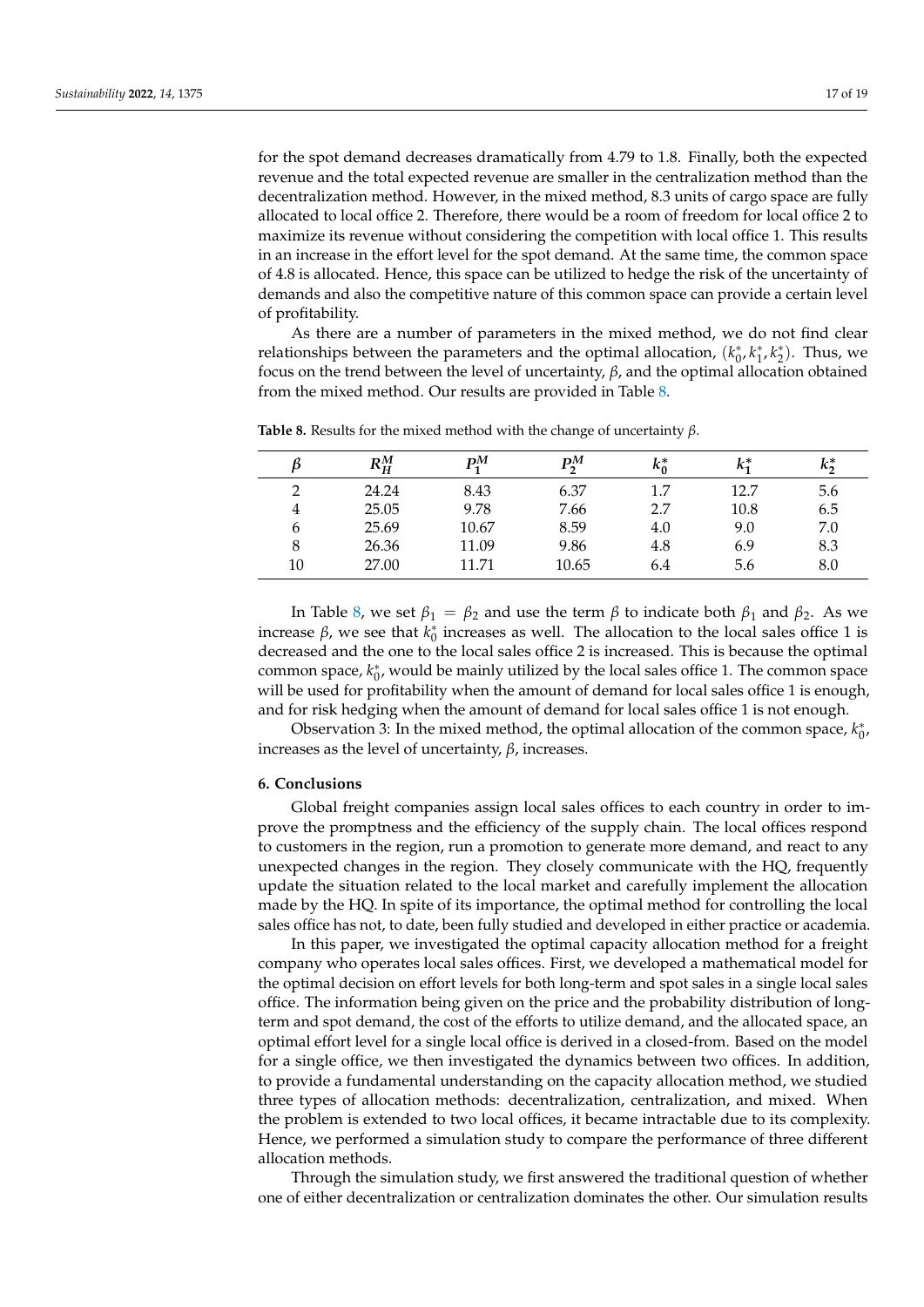showed that neither one of the methods dominates the other. It is known that centralization usually performs better than decentralization due to the pooling effect. In the centralization method, if one of the offices is not able to fully use its allocated capacity, it is possible for the other office to utilize the unfilled capacity. However, we found out that in our game-theoretic setting, something beyond this can happen. If one of the offices is inferior in terms of price, it would lose priority when there is competition for common space. One of the ways for the inferior office to secure some amount of space is to increase the long-term demand coming from the region by putting in more effort. As long-term demand has priority to spot demand, the profit generated from it will be secured. While this decision would be beneficial for the inferior office, it may be harmful for the entire company because it reduces the company's profitability in the end. Therefore, when the company faces such a situation, it is rather better to use the decentralization method.

As the mixed method includes the properties of both the decentralization and the centralization method, it is trivial that the mixed method is the best option. Instead, the optimal amount of the common space,  $k_0^*$ , is still the open question in this case. Therefore, we set up a simulation model to find this optimal amount of common space,  $k_0^*$ . As there are rather a number of parameters associated with this optimal allocation, such as price, cost, the uncertainty level of demand, etc., we did not find clear relationships among the parameters and the optimal allocation to each office and common space. Future research would develop a simple model to investigate the optimal decision on common space.

**Author Contributions:** Conceptualization, S.K. and K.C.; methodology, S.K. and K.C.; software, S.K.; validation, K.C.; formal analysis, S.K. and K.C.; writing—original draft preparation, S.K. and K.C.; writing—review and editing, S.K. and K.C.; supervision, S.K.; project administration, K.C.; and funding acquisition, K.C. and S.K. All authors have read and agreed to the published version of the manuscript.

**Funding:** This work was supported by Jungseok Logistics Foundation Grant.

**Data Availability Statement:** Not applicable.

**Conflicts of Interest:** The authors declare no conflict of interest.

#### **References**

- <span id="page-17-0"></span>1. Container Shipping in Times of COVID-19: Why Freight Rates Have Surged and Implications for Policy Makers. UNCTD (United Nations Conference on Trade and Developement). Available online: [https://unctad.org/webflyer/container-shipping-times](https://unctad.org/webflyer/container-shipping-times-covid-19-why-freight-rates-have-surged-and-implications-policy)[covid-19-why-freight-rates-have-surged-and-implications-policy](https://unctad.org/webflyer/container-shipping-times-covid-19-why-freight-rates-have-surged-and-implications-policy) (accessed on 18 October 2021).
- <span id="page-17-1"></span>2. Crainic, T.G.; Perboli, G.; Rosano, M. Simulation of intermodal freight transportation systems: A taxonomy. *Eur. J. Oper. Res.* **2018**, *270*, 401–418. [\[CrossRef\]](http://doi.org/10.1016/j.ejor.2017.11.061)
- <span id="page-17-2"></span>3. Żak, J.; Galińska, B. Design and evaluation of global freight transportation solutions (corridors). Analysis of a real world case study. *Transp. Res. Procedia* **2018**, *30*, 350–362. [\[CrossRef\]](http://dx.doi.org/10.1016/j.trpro.2018.09.038)
- <span id="page-17-3"></span>4. Popescu, A. Air Cargo Revenue and Capacity Management. Ph.D. Thesis, Georgia Institute of Technology, Atlanta, GA, USA, 2006.
- <span id="page-17-4"></span>5. Cachon, G.P.; Lariviere, M.A. Capacity choice and allocation: Strategic behavior and supply chain performance. *Manag. Sci.* **1999**, *45*, 1091–1108. [\[CrossRef\]](http://dx.doi.org/10.1287/mnsc.45.8.1091)
- <span id="page-17-5"></span>6. Xing, H.; Mo, S.; Liang, X.; Li, Y. Water Resources Allocation Based on Complex Adaptive System Theory in the Inland River Irrigation District. *Sustainability* **2021**, *13*, 8437. [\[CrossRef\]](http://dx.doi.org/10.3390/su13158437)
- 7. Chen, S.C.; Lee, D.S.; Huang, C.Y. Evaluating the Sustainable Operating Performance of Electronics Industry Groups: Taiwanese Firms in Mainland China. *Sustainability* **2021**, *13*, 12030. [\[CrossRef\]](http://dx.doi.org/10.3390/su132112030)
- <span id="page-17-6"></span>8. Suo, M.; Xia, F.; Fan, Y. A Fuzzy-Interval Dynamic Optimization Model for Regional Water Resources Allocation under Uncertainty. *Sustainability* **2022**, *14*, 1096. [\[CrossRef\]](http://dx.doi.org/10.3390/su14031096)
- <span id="page-17-7"></span>9. Chen, F.; Li, J.; Zhang, H. Managing downstream competition via capacity allocation. *Prod. Oper. Manag.* **2013**, *22*, 426–446. [\[CrossRef\]](http://dx.doi.org/10.1111/j.1937-5956.2012.01373.x)
- <span id="page-17-8"></span>10. Cho, S.H.; Tang, C.S. Capacity allocation under retail competition: Uniform and competitive allocations. *Oper. Res.* **2014**, *62*, 72–80. [\[CrossRef\]](http://dx.doi.org/10.1287/opre.2013.1234)
- <span id="page-17-9"></span>11. Kasilingam, R.G. Air cargo revenue management: Characteristics and complexities. *Eur. J. Oper. Res.* **1997**, *96*, 36–44. [\[CrossRef\]](http://dx.doi.org/10.1016/0377-2217(95)00329-0)
- <span id="page-17-10"></span>12. Becker, B.; Dill, N. Managing the complexity of air cargo revenue management. *J. Revenue Pricing Manag.* **2007**, *6*, 175–187. [\[CrossRef\]](http://dx.doi.org/10.1057/palgrave.rpm.5160084)